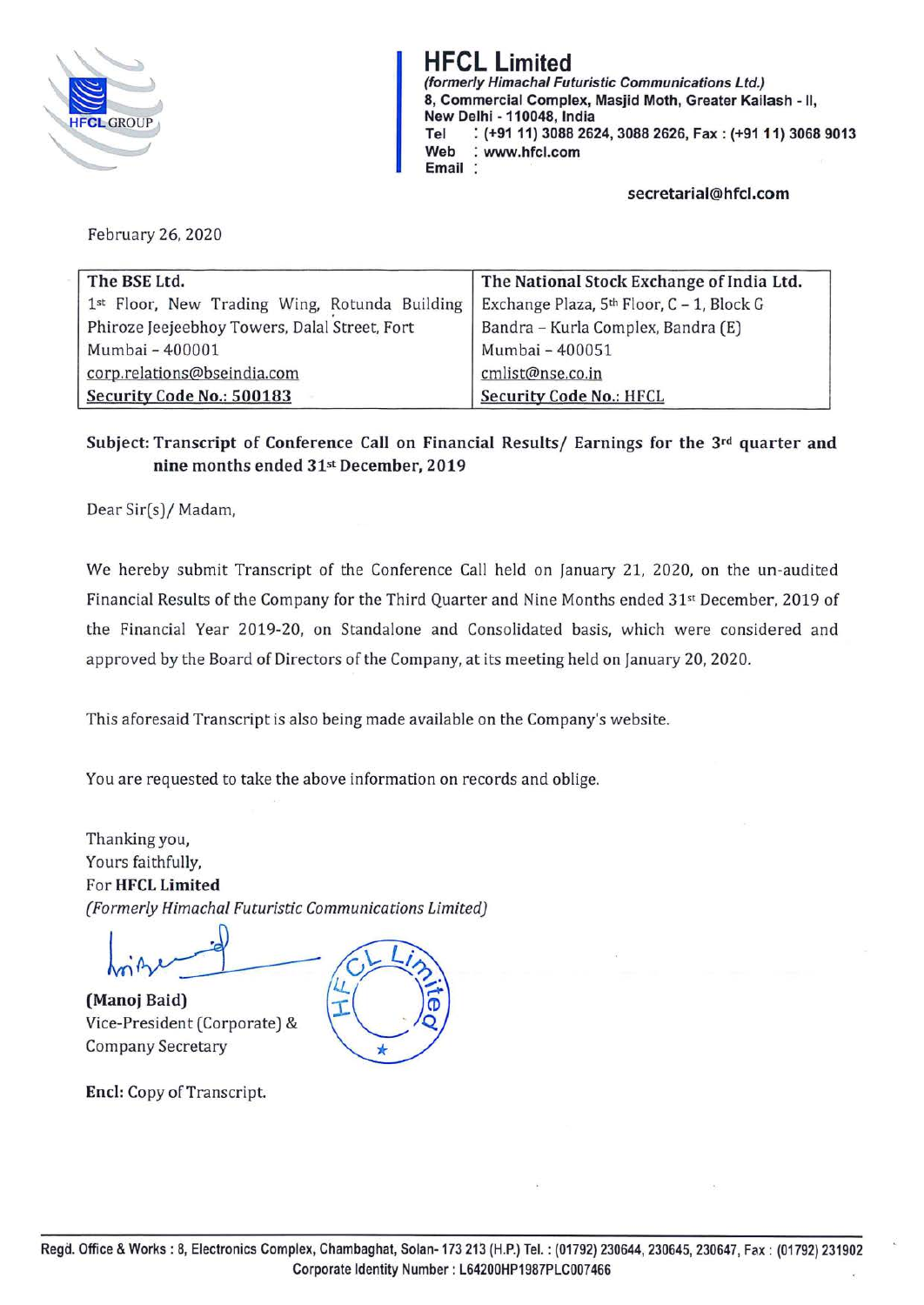

# "HFCL Q3 FY20 Earnings Conference Call Hosted by Maybank Kim Eng Securities"

**January 21, 2020**







**MANAGEMENT: MR. MAHENDRA NAHATA – PROMOTER & MANAGING DIRECTOR, HFCL MR. V. R. JAIN – CFO, HFCL MODERATOR: MR. NEERAV DALAL – MAYBANK KIM ENG SECURITIES**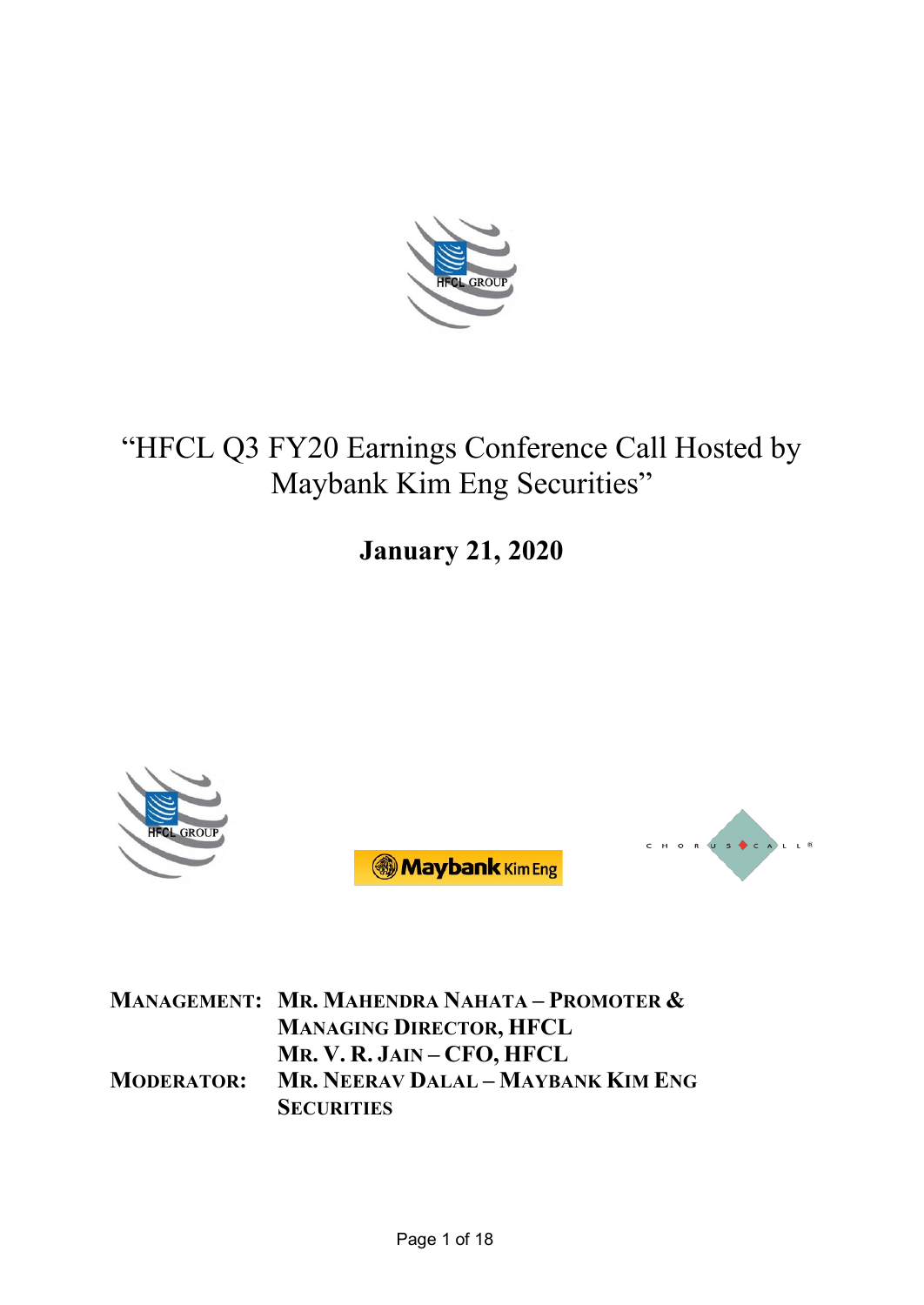

- **Moderator:** Ladies and gentlemen, good day and welcome to the Q3 FY20 Earnings Conference Call of HFCL Limited hosted by Maybank Kim Eng Securities. As a reminder, all participant lines will be in the listen-only mode and there will be an opportunity for you to ask questions after the presentation concludes. Should you need assistance during the conference call, please signal an operator by pressing '\*' then '0' on your touchtone phone. Please note that this conference is being recorded. I now hand the conference over to Mr. Neerav Dalal from Maybank Kim Eng Securities. Thank you and over to you sir.
- **Neerav Dalal:** Thank you, Margreth. Hello everyone and thanks for standing by. We at Maybank Kim Eng Securities are pleased to host the conference –call of HFCL today. To take us through the Q3 FY20 results and to answer your questions, we have Mr. Mahendra Nahata – Promoter & Managing Director and Mr. V. R. Jain – CFO, HFCL. For the opening remarks, I hand over the call to Mr. Nahata. Over to you, sir.
- **Mahendra Nahata:** Thank you Neerav for your kind introduction and good evening to all of you. I welcome you all to HFCL's earnings conference call for the third quarter ended on 31<sup>st</sup> December 2019.

Friends, let me start with a small brief about Company's operations. We are a fully integrated solution provider specialized in telecom infrastructure development, system integration and manufacture of high end telecom equipment and optical fiber cables. As an integrated infrastructure provider, we deliver innovative, customized and competitively priced end-to-end solution to our customers. Our technologically advanced solutions cover all aspects of value chain for manufacturing of leading-edge products to provide specialized services to our customers. HFCL provides single window solutions which include design of telecom networks, equipment supply, installation and commissioning, system integration and operation and maintenance.

As a solution expert in telecommunication and related infrastructure domain, the Company is now leveraging its inherent strength in addressing complex needs of emerging sectors such as railway communication, railway signaling, defense and smart city projects. HFCL has state-ofthe-art manufacturing facilities which include optical fiber cable manufacturing facility of Verna, Goa and its subsidiary's optical fiber cable manufacturing facility at Chennai in Tamil Nadu. We have telecom equipment manufacturing facility in Solan in the state of Himachal Pradesh. Through our subsidiary, HTL, we have FRP rod manufacturing facility at Hosur in Tamil Nadu. This is a raw material for fiber optic cables. Further, I am happy to inform you that our Greenfield optical fiber manufacturing facility at Hyderabad will also be starting operation within a week's time from now.

Now coming to the performance of the Company during the third quarter of FY20. During the third quarter of FY20, when compared from the corresponding third quarter of FY19, Revenue stood at Rs.862 crores as against Rs.1224 crores. EBITDA stood at Rs.104 crores as against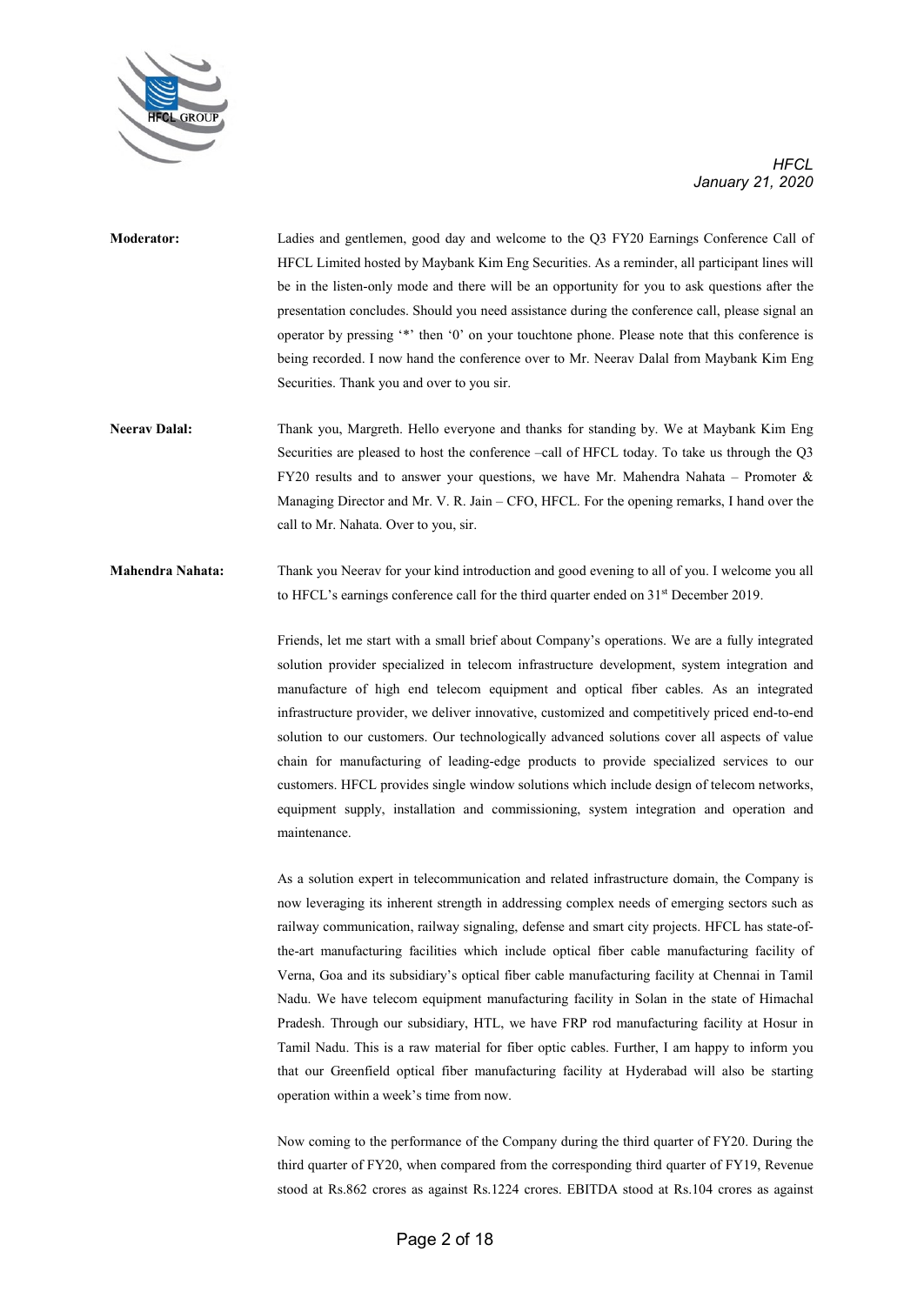

Rs.131 crores. EBITDA margin, however, grew from 10.7% to 12.1%. Profit before tax stood at Rs.70 crores as against Rs.95 crores. Profit before tax margin however grew from 7.8% to 8.1%. Profit after tax stood at Rs.46 crores as against Rs.68 crores in the last year in the same quarter. Profit after tax margin, however, was 5.3% as against 5.6%.

I would also like to highlight the performance during nine months ended  $31<sup>st</sup>$  December 2019 in comparison to the corresponding nine months of the previous financial year. Revenue stood at Rs.3,193 crores as against Rs.3,533 crores of the last year, a dip of 10%. EBITDA, however, grew from Rs.322 crores to Rs.440 crores, a rise of 37%. EBITDA margin grew from 9.1% to 13.8% in the nine months. Profit before tax grew from Rs.240 crores to Rs.330 crores with a rise of 38%. Profit before tax margin grew from 6.8% to 10.3%. Profit after tax grew from Rs.166 crores to Rs.228 crores. Profit after tax margin grew from 4.7% to 7.1%. So you would see that performance significantly improved in the overall nine months period as compared to the last year's nine months period.

I would like to mention, however, that the decline of revenue has been mainly due to industry slowdown in optical fiber cable business and tough weather conditions in Northeast, Jammu & Kashmir and restrictive movements in Jammu & Kashmir which impacted our revenue from defense business because in these areas we are executing lot of turnkey defense projects. And as a result of these situations, revenue from defense business in these areas has been low during the quarter under review. Although the revenue has been low, our continued efforts in bringing in operational efficiency have reflected into better margin and profits during the current financial year as you would have noted from nine months number which I just now mentioned.

You must have also observed that the Company has already achieved a PAT of Rs.228 crores during the nine months of FY20 which is almost equal to the PAT of Rs.232 crores of the entire FY19. Our EBITDA margins during the nine months of current financial year have improved from 9.11% to 13.7%. Quarter 3, however, saw slight reduction in margins as compared to quarter 2, mainly on account of reduced revenue, reasons of which I have already outlined to you. We have a very good outstanding order book of Rs.8621 crores, which translates into 1.8 times of our FY2019 revenue. We continue to maintain very comfortable gearing of 0.41.

I would also like to inform that our Company has recently signed a subscription agreement for acquiring 15% stake in Nivetti Systems Private Limited, keeping in line with thrust on addition of next generation products and solutions in our portfolio for telecom network and cyber security system space. The acquisition would result in increasing our offering of best-in-class networking and cyber security products and solutions resulting into growth of our business. Also, regarding our recently launched WiFi products and solutions which we have designed by ourselves, I am happy to inform you that the products have started getting orders gradually. The response has been very encouraging from the prospective customers and we expect decent amount of margins on this product in FY21. We are hopeful that uptake of OFC will improve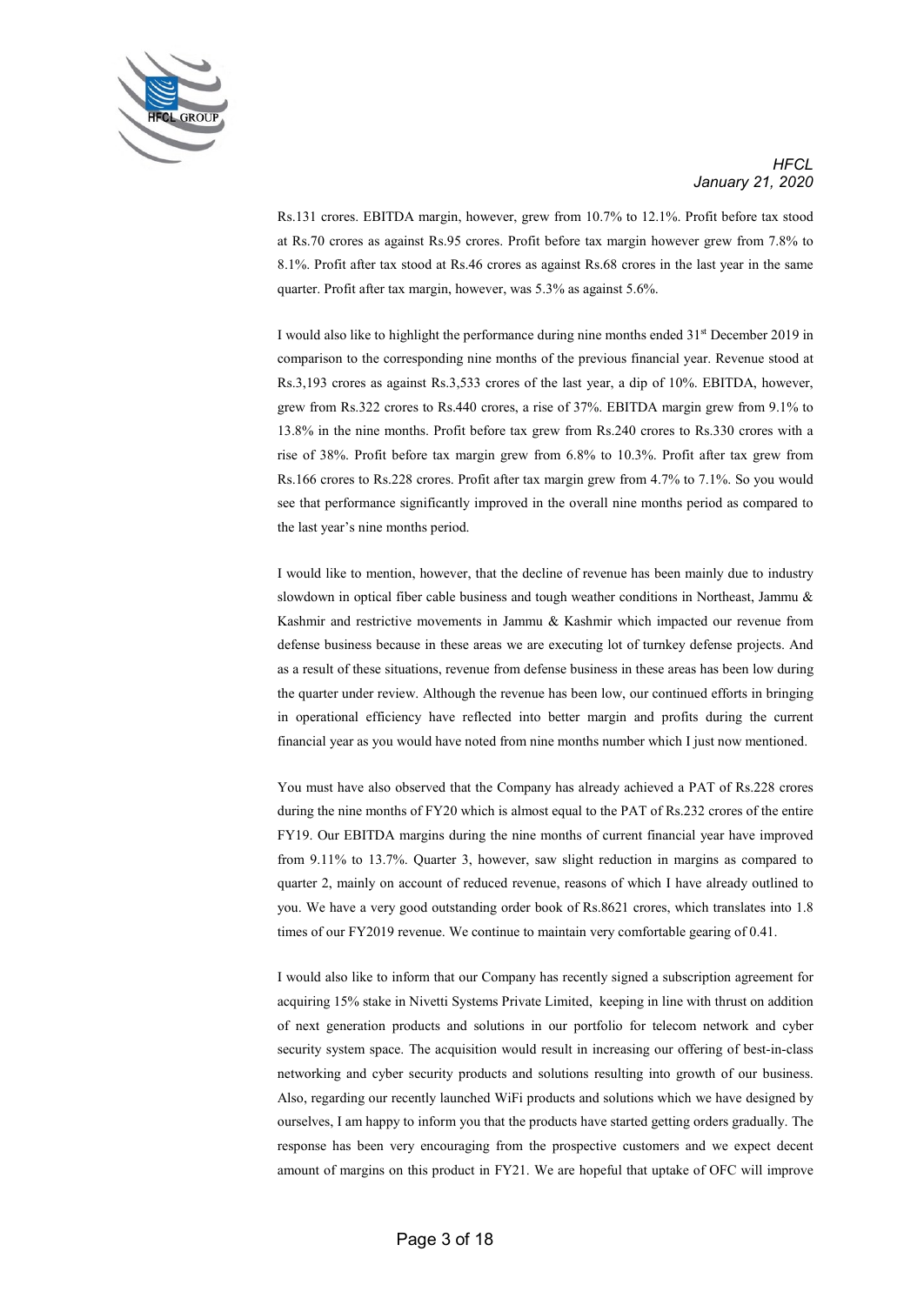

from quarter 4 onwards and Company will continue to maintain good profit margins and revenues.

Thank you very much to all of you and I would like to open up the floor for any questions any of you might have. Thank you very much.

- **Moderator:** Thank you very much. We will now begin the question and answer session. The first question is from the line of Saket Kapoor from Kapoor & Company. Please go ahead.
- **Saket Kapoor:** Firstly sir, if you could give us in the total revenue portion, how much is the O&M contract part? We have mentioned that we are having O&M contracts of Rs.1614 crores, so have they started flowing into the numbers or it will happen later?
- **Mahendra Nahata:** O&M contracts will start flowing in a larger number from the next year because though we have about Rs.1600 crores of O&M contracts, right now, those projects are under warranty period. So O&M would start flowing largely from next year, but this quarter it is only Rs.15 crores to Rs.16 crores.
- **Saket Kapoor:** For O3, it is Rs.15 crores?
- **Mahendra Nahata:** Yeah.
- **Saket Kapoor:** What should be the likely number for the fourth quarter? Will it be also in this vicinity only, Rs.15 crores to Rs.16 crores?
- **Mahendra Nahata:** Fourth quarter would also be in the same vicinity. They would start increasing from the mid of next year.
- **Saket Kapoor:** And what should be the figure for next year we should be considering in, as a whole for the next year?
- **Mahendra Nahata:** About Rs.80 crores to Rs.100 crores.

**Saket Kapoor:** And as on nine months, how much we have booked, I was just looking for a comparison?

- **Mahendra Nahata:** Nine months total should have been about Rs.50 crores.
- Saket Kapoor: So Rs.50 crores will go up to Rs.80 crores that is what you are saying?
- **Mahendra Nahata:** Next whole year I said it will go about Rs.80 crores to Rs.100 crores.
- **Saket Kapoor:** Sir, how will you explain the drop in the margins for telecom products from both sides, from revenue front also it has gone down and definitely the margins….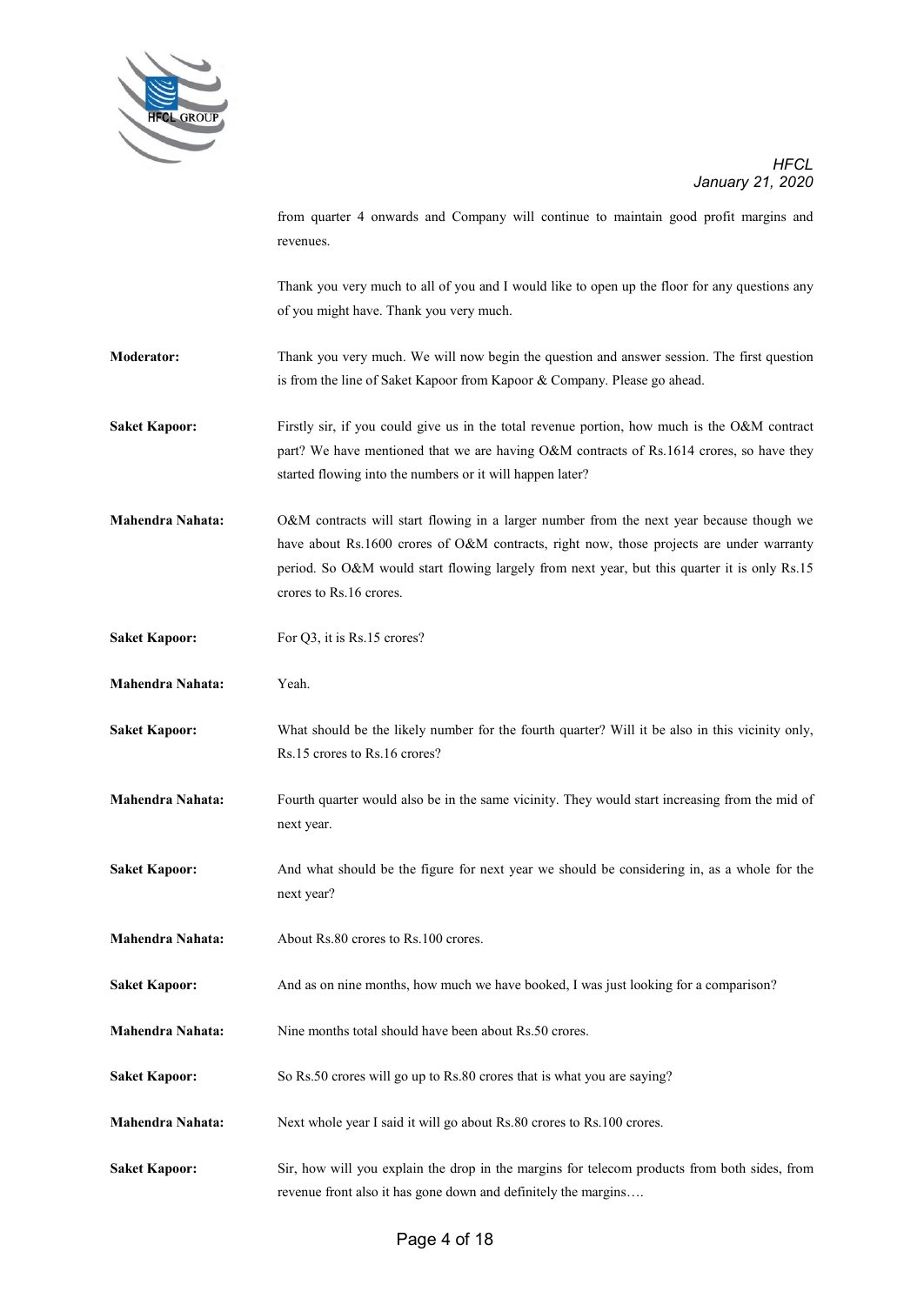

- **Mahendra Nahata:** Both are interrelated. Simply because the revenue has gone down, the margins have gone down because the fixed cost remained the same, they do not change and you do not try to remove people and do such kind of things for a shorter period when you experience such kind of a decrease in revenues for certain reasons. So fall in margin has been due to decreased revenue, but now it started picking up again. The revenue which was about Rs.120 crores on a consolidated basis for the 3 months in the quarter 3, we expect it to go up to about Rs.275 crores to Rs.300 crores. So margin will improve proportionately.
- **Saket Kapoor:** Rs.120 crores will go to Rs.275 crores to Rs.300 crores for the next quarter?

**Mahendra Nahata:** That is what we expect out of the current order book we have and the current delivery schedule which we have received from our customers.

- **Saket Kapoor:** This is about telecom products and how should turnkey execution will look like sir?
- **Mahendra Nahata:** Turnkey execution will also be doing better of course. As I mentioned, last 3 months, weather conditions have impacted us a lot apart from situation in Jammu & Kashmir which has eased out now and weather conditions have also improved. So from end of this month onwards, those areas where because of extreme cold, work was not being carried on, that will start. So turnkey revenue would also show significant improvement in the current quarter.
- **Moderator:** Thank you. The next question is from the line of Hardik Vyas from Economic Times. Please go ahead.
- **Hardik Vyas:** Sir, I have a few questions. I will start off with you indicated that the product revenues would go up to Rs.275 crores to Rs.300 crores that is mainly because of the rise in prices of optic fiber from the bottom or due to more orders and its execution**?**
- **Mahendra Nahata:** Look, it is not the rise of prices. Prices are same. They have not increased either for fiber or for cable. And when I was answering to Mr. Kapoor, one thing I missed out that the reduced turnover if you compare from the last year to this year, one of the major reasons is also reduced prices of cable compared to last year. It has reduced by almost 30%. So in any case, in the same quantity you manufacture, revenue would be lower by 30%. That is one of the reasons in comparison to the last year, but anyways coming back to you, this increase in revenue for the expected revenues for Q4 for the optical fiber cable is not because of rise of the prices but because of the higher order book, order book is already there, but the higher delivery schedule which we have received from the customers in the current quarter. The customers have now started picking up the cable which they have ordered and that increased delivery and some more new orders which we have received. All put together, now we believe that current quarter product revenue of Rs.120 crores should go up to Rs.275 crores to Rs.300 crores.

**Hardik Vyas:** So that will keep on continuing for FY21 as well?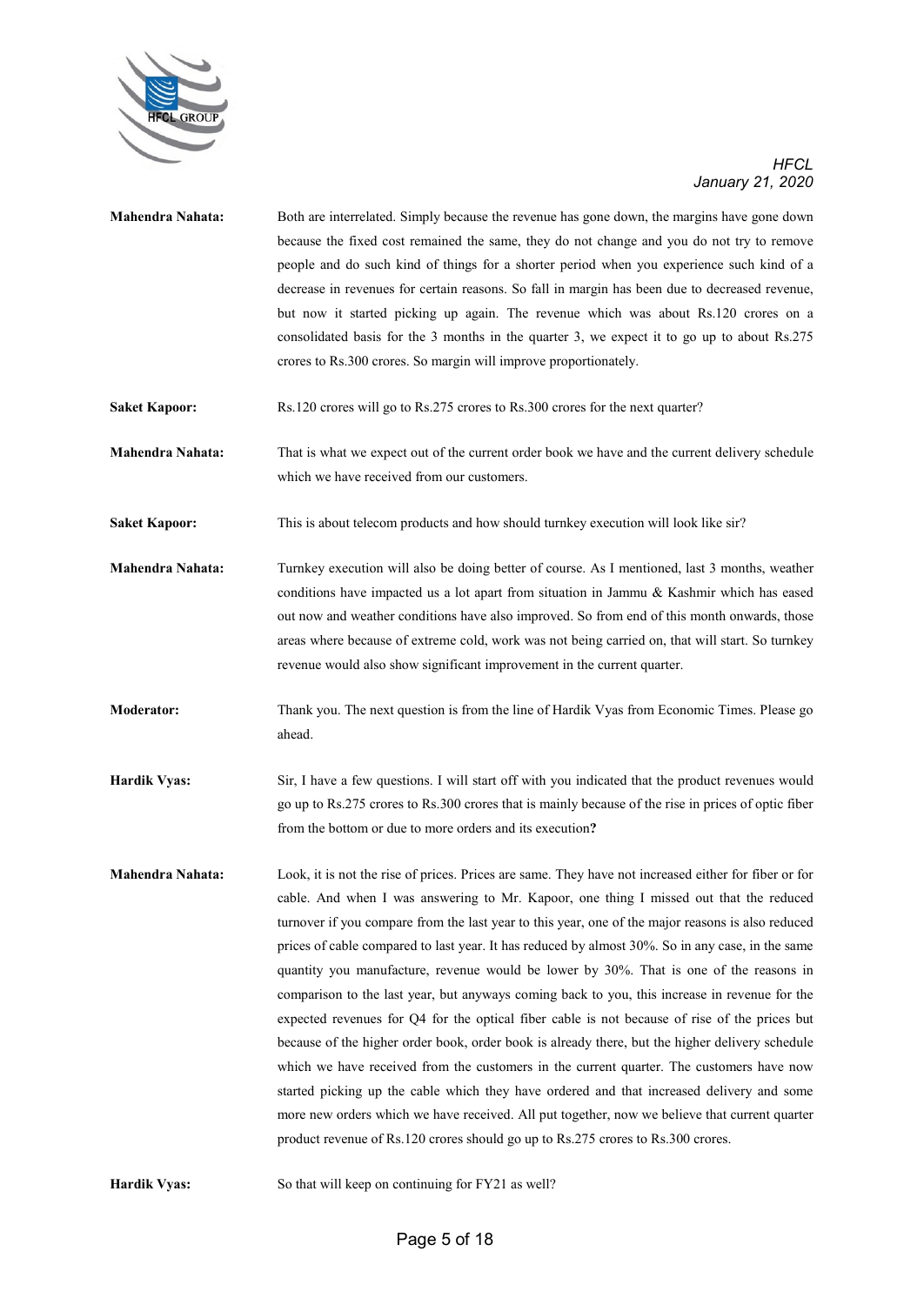

| Mahendra Nahata:        | My expectation. With the kind of orders we have, we expect it.                                                                                                                                                                                                                                                                                                                                                                                                                                                                                                                                                                                                                             |
|-------------------------|--------------------------------------------------------------------------------------------------------------------------------------------------------------------------------------------------------------------------------------------------------------------------------------------------------------------------------------------------------------------------------------------------------------------------------------------------------------------------------------------------------------------------------------------------------------------------------------------------------------------------------------------------------------------------------------------|
| <b>Hardik Vyas:</b>     | And the service businesses also picking up?                                                                                                                                                                                                                                                                                                                                                                                                                                                                                                                                                                                                                                                |
| Mahendra Nahata:        | Service business has remained good throughout the year. Last quarter was little bad, not bad,<br>little slowed down because of this weather conditions. As I said, we are executing lot of<br>defence projects and large part of that is in Jammu & Kashmir and also in Northeast. Certain<br>areas in Northeast and entire Jammu & Kashmir have a lot of issues in terms of execution<br>because of very intense cold weather and also situation in Jammu & Kashmir that resulted in<br>slowdown. Otherwise, as an inherent business point of view, there has been no slowdown.<br>There is no decrease in business or anything. So with the weather improving, this will go up<br>again. |
| <b>Hardik Vyas:</b>     | Will you be able to quantify how much, I am just asking for a ballpark those numbers, how<br>much will be able to execute from the current order book of Rs.8,600 crores?                                                                                                                                                                                                                                                                                                                                                                                                                                                                                                                  |
| Mahendra Nahata:        | In terms of the current year or current quarter?                                                                                                                                                                                                                                                                                                                                                                                                                                                                                                                                                                                                                                           |
| <b>Hardik Vyas:</b>     | Current year, FY21 that I am asking?                                                                                                                                                                                                                                                                                                                                                                                                                                                                                                                                                                                                                                                       |
| Mahendra Nahata:        | FY21, we would be executing roughly about more than Rs.2000 crores of that order book of<br>turnkey business. I am not talking on the overall order book. Overall order book includes more<br>than turnkey business also, but the turnkey business we are talking about, Rs.2000 crores plus<br>we will be executing in the next year, but there are more businesses. Orders also include optical<br>fiber cables and turnkey contracts for laying of fiber optic cables. Defence turnkey, we will be<br>executing about Rs.2000 crores or little bit more maybe.                                                                                                                          |
| <b>Hardik Vyas:</b>     | So defence, the products also we have been supplying or we have not started the supplies for<br>defence products as yet?                                                                                                                                                                                                                                                                                                                                                                                                                                                                                                                                                                   |
| Mahendra Nahata:        | Our own manufactured products, we have still not started supplying. These are more of a<br>turnkey business which we are executing right now.                                                                                                                                                                                                                                                                                                                                                                                                                                                                                                                                              |
| <b>Hardik Vyas:</b>     | Night-vision devices and other products like.                                                                                                                                                                                                                                                                                                                                                                                                                                                                                                                                                                                                                                              |
| <b>Mahendra Nahata:</b> | They are under development. Night vision devices as well as the electronic fuses which are<br>under development would be ready probably by May-June timeframe. After that, we will start<br>supplying them.                                                                                                                                                                                                                                                                                                                                                                                                                                                                                |
| <b>Hardik Vyas:</b>     | The second half of next year, we should start supplying?                                                                                                                                                                                                                                                                                                                                                                                                                                                                                                                                                                                                                                   |
| Mahendra Nahata:        | Well, it all depends upon when the tenders are finalized by government. For example, this<br>electronic fuses tender has come out. It is yet to be finalized. I cannot predict when they would                                                                                                                                                                                                                                                                                                                                                                                                                                                                                             |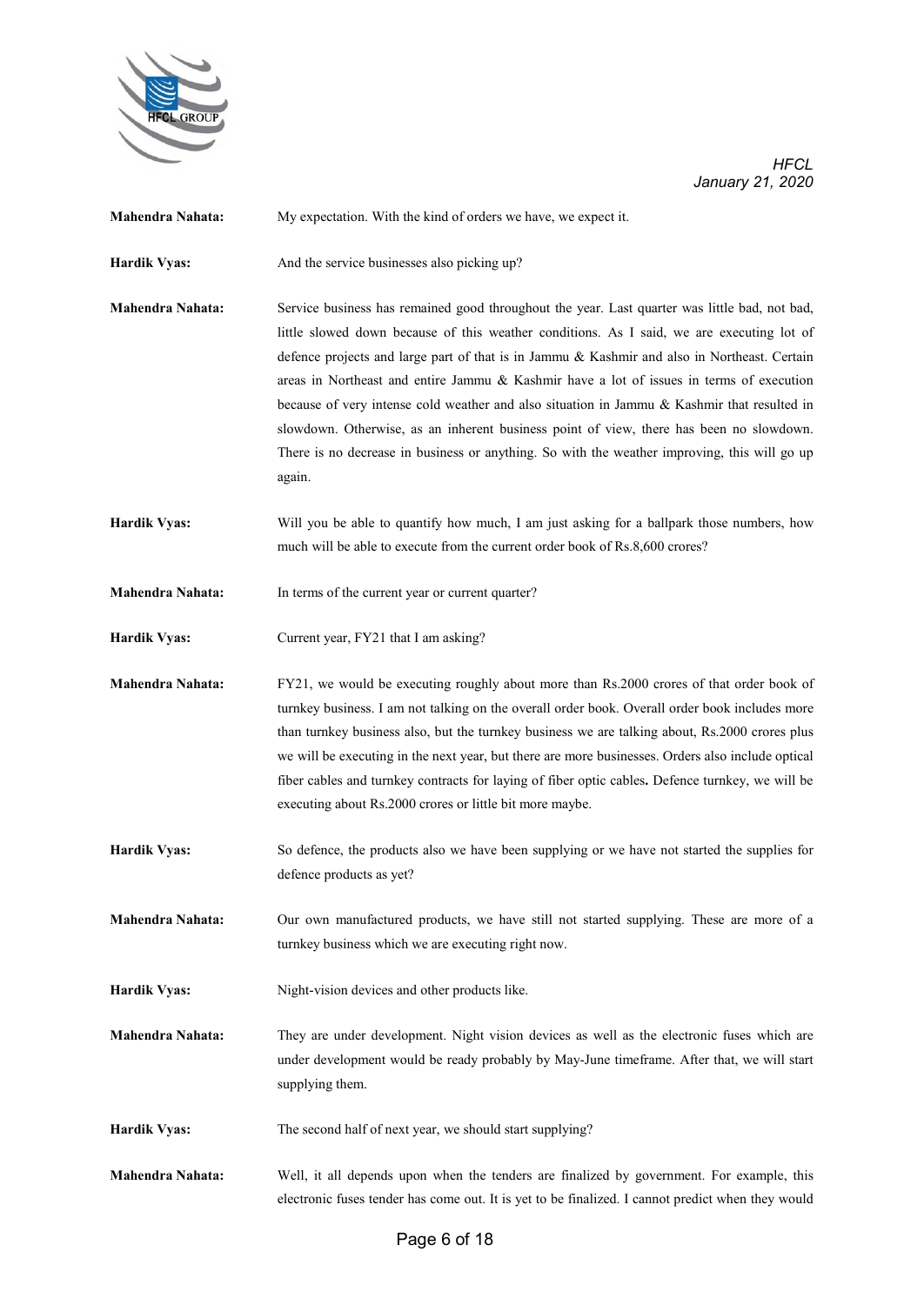

finalize that. We can start supplying only when they finalize the tender. Electro-optics, large number of tenders are expected. We would participate, but depends upon when they finalize the tender, then we would start supplying.

**Hardik Vyas:** Sir, one more question. What is the status of BSNL, are we getting our dues back or how are we looking at it?

- **Mahendra Nahata:** Look, there are two kind of dues in BSNL. One is the defence project which we are executing when orders have come via BSNL. Second is the BSNL's own requirement. Now as far as the defence are concerned, those are very regular. There is absolutely no problem. We receive payment regularly, of course procedures are there. Government have procedures for payment which takes little bit of a time, but that is not a major issue. Defence supplies, turnkey projects for defence, we receive our payment regularly without any issue. There are enough funds available for that particular purpose. Now coming to BSNL, which we have supplied as a CAPEX of BSNL for BSNL's network. There has been a problem. We had dues of about Rs.300 crores when I spoke to you last quarter. After that, we have received about Rs.61 crores, out of that Rs.300 crores. What we expect now from my talks with BSNL officials that they would now be receiving sovereign comfort or sovereign guarantee against which banks would be lending the money and with that money coming in, part of which came and from which the payments were made earlier, they would be able to clear the payments of all the suppliers of past dues by March-April timeframe. So I am quite hopeful that because BSNL's revival is now taking place as we all know and with that revival happening, money coming in from the banks against the sovereign comfort or guarantee. I feel quite comfortable by March-April timeframe, the remaining Rs.240 crores or so we should be able to receive.
- **Hardik Vyas:** Sir, the final question. Are we looking at any drying up of orders from either telcos or government or service orders we have not been receiving any orders in the last quarter after the Rs.3000 odd crores of order that we received on NFS, we have not been seeing any new order booking. So is that…
- **Mahendra Nahata:** New orders have come in Optical fiber cable business, large number of new orders have come. Turnkey business, yes, what you are saying, we did not receive much of the new orders, but they started flowing now. I do not see any slowdown because 1) now spectrum is being auctioned, so more spectrum means more network rollout by operators, so that is one part of it. Second is going to be 5G rollout. 5G auction is also taking place. 5G rollout will also happen and that would see large number of orders coming in from telcos. BSNL's revival is taking place. So BSNL will float tenders and they would give orders. The BharatNet PPP model is being pursued. There again, large number of orders of fiber optical cable or turnkey business would be available. So may be next 2-3 months, this all build up is going to happen, auction is going to happen. BharatNet, I think is going to happen. Maybe, in the Q1 of next financial year, I expect good amount of orders to flow.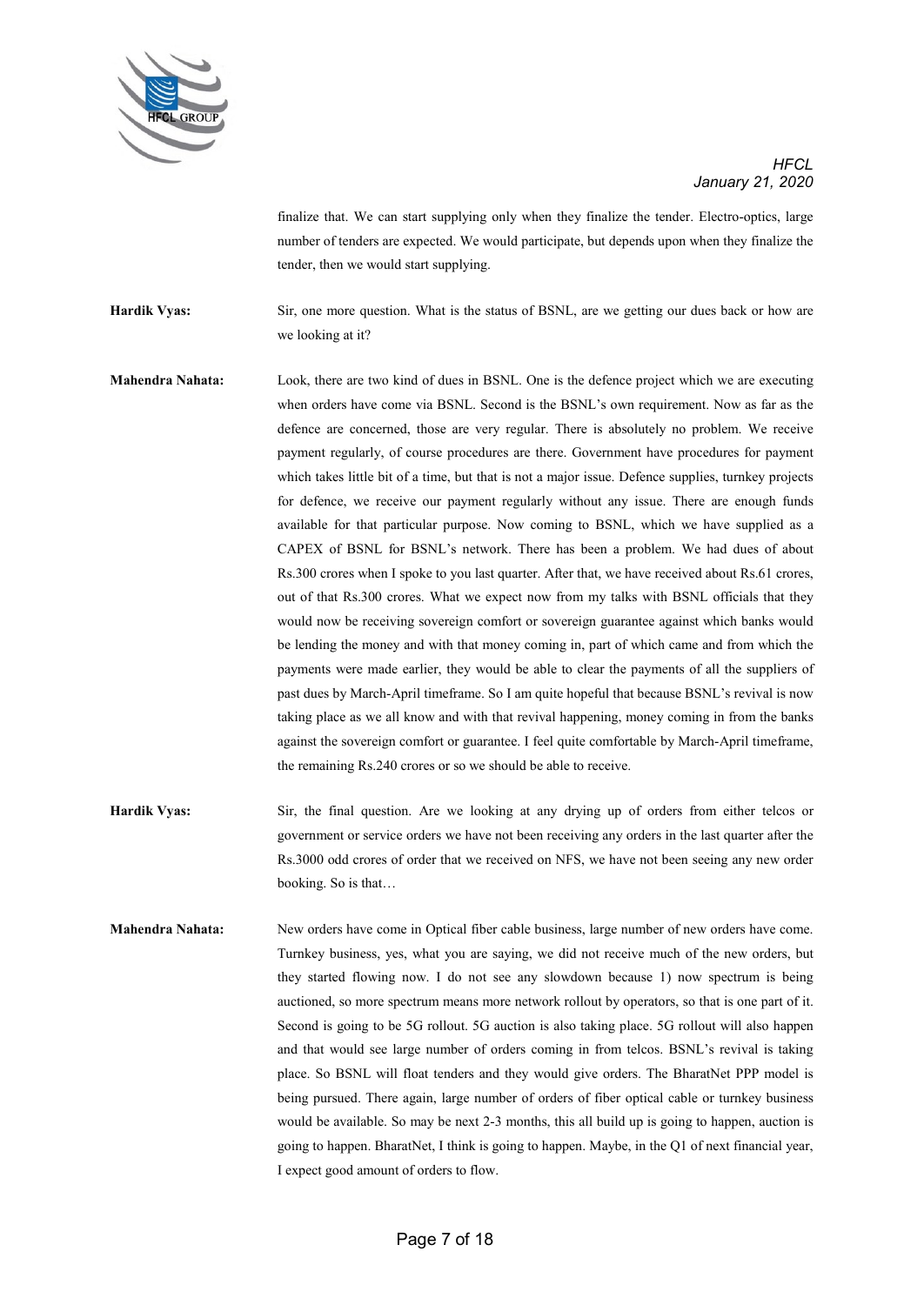

| <b>Hardik Vyas:</b>     | We expect 21-22 onwards, our hands would be full to execute all these orders which will                                                                                                                                                                                                                                                                                                                                                                                                                                                                                                                                                                                                                                                                                                                                                                                                                                                                                                                                                                                                                         |
|-------------------------|-----------------------------------------------------------------------------------------------------------------------------------------------------------------------------------------------------------------------------------------------------------------------------------------------------------------------------------------------------------------------------------------------------------------------------------------------------------------------------------------------------------------------------------------------------------------------------------------------------------------------------------------------------------------------------------------------------------------------------------------------------------------------------------------------------------------------------------------------------------------------------------------------------------------------------------------------------------------------------------------------------------------------------------------------------------------------------------------------------------------|
| Mahendra Nahata:        | Not even 21-22, even 20-21, I am very comfortable in terms of orders.                                                                                                                                                                                                                                                                                                                                                                                                                                                                                                                                                                                                                                                                                                                                                                                                                                                                                                                                                                                                                                           |
| <b>Hardik Vyas:</b>     | So we will not be able to quantify how much growth will be looking at or something like that?                                                                                                                                                                                                                                                                                                                                                                                                                                                                                                                                                                                                                                                                                                                                                                                                                                                                                                                                                                                                                   |
| <b>Mahendra Nahata:</b> | Very difficult to quantify. I do not want to give a forward-looking statement like that, but I<br>expect good amount of orders to be there and that would result in good revenue, but more<br>important point is not the revenue, but the point is increase in profit margins. We have made<br>sustained efforts to increase profit margin. So that has resulted in what is important is bottom-<br>line, not as much as topline. Topline is also important because that results in bottom-line, but if<br>we increase in bottom-line with a reduced topline, it is much more important and much better<br>for the Company. So if you look at this year, though the topline in 9 months have reduced by<br>few hundred crores, but we have already crossed almost equal the bottom-line of the last year<br>of the whole year. I think if you see the bottom-line of the 9 months to 9 months comparison,<br>there is a very good increase. If you see profit after tax, 9 months last year, we had made<br>Rs.166 crores. This year, we have already done Rs.228 crores. So Rs.166 crores to Rs.228<br>crores. |
| <b>Hardik Vyas:</b>     | So WiFi systems and Raddef would take a little time before getting in the numbers right?                                                                                                                                                                                                                                                                                                                                                                                                                                                                                                                                                                                                                                                                                                                                                                                                                                                                                                                                                                                                                        |
| <b>Mahendra Nahata:</b> | WiFi system revenue would start flowing in from the current year itself and next year is going<br>to be much increased revenue. Raddef also from the mid of the next year, revenues start<br>flowing in. From the certain products like WiFi, antennas and few more antennas they have<br>designed, that would also start flowing in from the next year.                                                                                                                                                                                                                                                                                                                                                                                                                                                                                                                                                                                                                                                                                                                                                        |
| <b>Hardik Vyas:</b>     | You had told about Rs.100-200 crores of business for the entire year from WiFi systems, so<br>that holds or you are revising it upwards?                                                                                                                                                                                                                                                                                                                                                                                                                                                                                                                                                                                                                                                                                                                                                                                                                                                                                                                                                                        |
| <b>Mahendra Nahata:</b> | I am not revising it upwards, that holds.                                                                                                                                                                                                                                                                                                                                                                                                                                                                                                                                                                                                                                                                                                                                                                                                                                                                                                                                                                                                                                                                       |
| <b>Hardik Vyas:</b>     | And the prices of optic fiber remain the same at about \$5.                                                                                                                                                                                                                                                                                                                                                                                                                                                                                                                                                                                                                                                                                                                                                                                                                                                                                                                                                                                                                                                     |
| Mahendra Nahata:        | No, it is not \$5, it is \$4. I have always been saying \$4. It is \$4.                                                                                                                                                                                                                                                                                                                                                                                                                                                                                                                                                                                                                                                                                                                                                                                                                                                                                                                                                                                                                                         |
| <b>Moderator:</b>       | Thank you. The next question is from the line of Nishit Shah from Equitas Investments. Please<br>go ahead.                                                                                                                                                                                                                                                                                                                                                                                                                                                                                                                                                                                                                                                                                                                                                                                                                                                                                                                                                                                                      |
| <b>Nishit Shah:</b>     | Sir my question is that the government is planning to impose a safeguard duty on import of<br>single mode optical fiber. So how will that impact us and any timeline expected when will this<br>come in?                                                                                                                                                                                                                                                                                                                                                                                                                                                                                                                                                                                                                                                                                                                                                                                                                                                                                                        |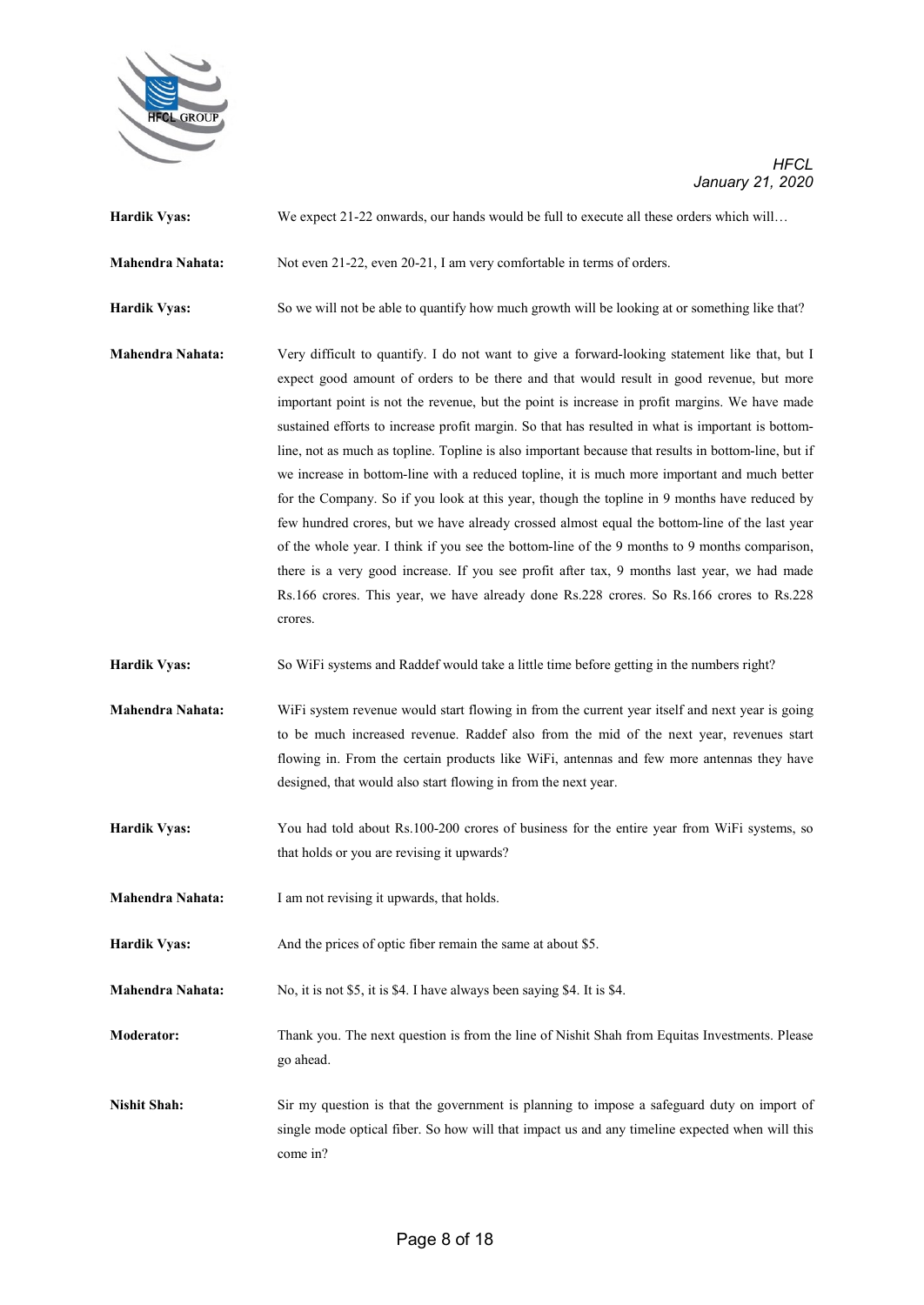

| <b>Mahendra Nahata:</b> | Well, when will this come in, I do not know because I have been hearing that they are going to<br>impose duty, but it is not going to impact us. It is only going to impact us positively because we<br>are going to start manufacturing fiber, as you know, as I said in the beginning of the call in a<br>week's time. So if the import price goes up, then of course indigenous production becomes so<br>much so better. So we are going to start producing fiber in next 7 days. So as far as that is<br>concerned, it is better. And major part of our fiber, we buy from Corning which is local<br>supplier from Pune. So that also is not impacted. So we would not be impacted by any increase<br>in the safeguard duty. |
|-------------------------|----------------------------------------------------------------------------------------------------------------------------------------------------------------------------------------------------------------------------------------------------------------------------------------------------------------------------------------------------------------------------------------------------------------------------------------------------------------------------------------------------------------------------------------------------------------------------------------------------------------------------------------------------------------------------------------------------------------------------------|
| <b>Nishit Shah:</b>     | And sir you said like you are receiving orders in Q3. So are we receiving these orders from<br>private telecom players or is it from government, how is it?                                                                                                                                                                                                                                                                                                                                                                                                                                                                                                                                                                      |
| <b>Mahendra Nahata:</b> | Private.                                                                                                                                                                                                                                                                                                                                                                                                                                                                                                                                                                                                                                                                                                                         |
| <b>Nishit Shah:</b>     | Private player. And sir what are the optical fiber cable prices going on currently?                                                                                                                                                                                                                                                                                                                                                                                                                                                                                                                                                                                                                                              |
| <b>Mahendra Nahata:</b> | We can quantify in terms of fiber kilometer. It would be different in different class, but<br>generally you can say about Rs. 800 to Rs. 900 per fiber kilometer.                                                                                                                                                                                                                                                                                                                                                                                                                                                                                                                                                                |
| <b>Nishit Shah:</b>     | So in the last call you said around Rs.1000, right?                                                                                                                                                                                                                                                                                                                                                                                                                                                                                                                                                                                                                                                                              |
| <b>Mahendra Nahata:</b> | Yeah, so it is about Rs.800-900. As I said with different class, different cable prices. So<br>generally you can say like Rs. 800- Rs. 900.                                                                                                                                                                                                                                                                                                                                                                                                                                                                                                                                                                                      |
| <b>Nishit Shah:</b>     | And sir what would be our optical fiber cable order book look like?                                                                                                                                                                                                                                                                                                                                                                                                                                                                                                                                                                                                                                                              |
| Mahendra Nahata:        | It would be about Rs.800 crores, but more orders are flowing in. It is currently about Rs.800<br>crores.                                                                                                                                                                                                                                                                                                                                                                                                                                                                                                                                                                                                                         |
| <b>Moderator:</b>       | Thank you. The next question is from the line of Naman Dugar from BNP Paribas. Please go<br>ahead.                                                                                                                                                                                                                                                                                                                                                                                                                                                                                                                                                                                                                               |
| <b>Naman Dugar:</b>     | I had picked up two statements from your last earnings transcript where you had mentioned that<br>due to the Kashmir issue, the revenues had gone down in quarter 2 and you had clearly<br>mentioned that quarter 3 was looking better, but exactly it has not and the other thing was that<br>you mentioned that over about Rs.100 crores or something you are going to receive from the<br>BSNL in this quarter, you clearly mentioned about 15 to 20 days in your last earning concall<br>but that also doesn't seem to have come in yet, so I would really like you to clarify again on<br>those two statements?                                                                                                             |
| Mahendra Nahata:        | Rs.100 crores did not happen but Rs.65 crores has come in and we expect by March-April, this<br>is my expectation Naman you know, because of this funding issues of BSNL, they are saying<br>that they would be receiving bank funding and all that, I expect this balance of the money                                                                                                                                                                                                                                                                                                                                                                                                                                          |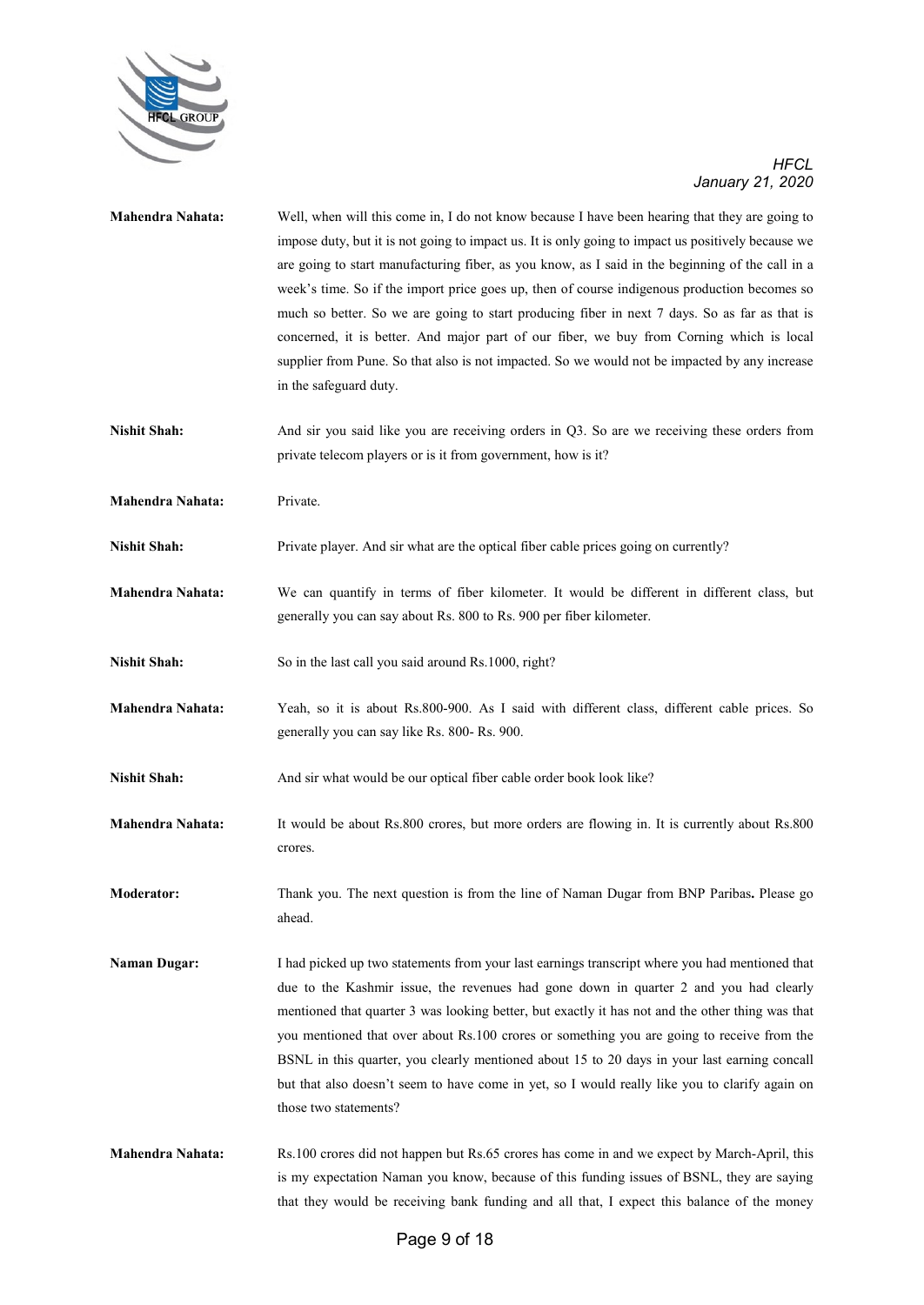

which is about Rs.235 crores should be received in next 3-4 months' time, but this is my best expectation. In terms of Kashmir, what I said was right that this situation impacted but intense cold weather which nobody could have predicted, the kind of cold weather which has happened in Kashmir as well as Northeast which I could not have predicted. This has also again resulted in slowdown of revenue in the last quarter, Q3 which is now starting to improve because those kinds of severe cold weather conditions in many of the areas have come down. Only in the extreme snow bound areas of Leh, Ladakh, we are not able to start work, rest of the places now we are able to start the work.

- **Naman Dugar:** So do we expect that HFCL will have poor quarter 3, quarter 4 every year due to weather conditions in Kashmir because most of our orders are coming from there?
- **Mahendra Nahata:** No, you are wrong, because this is particular to the defence project, not necessarily that I would be executing the same kind of a defence project next year also. As I mentioned very clearly, this is the defence projects which we have been executing in Northeast as well as Jammu & Kashmir. Now once this defence project finishes and we are executing other projects, Jammu & Kashmir or Ladakh or Northeast weather will not affect us. I never said that quarter 4 is also going to be like this, I never said that. Quarter 4 is going to be certainly an improvement over this quarter.
- **Naman Dugar:** And regarding promoter holding pledge, my question was regarding the acquisitions that we are going for. We did a couple of acquisitions in these two quarters, but the promoter pledge is not coming down, a lot of money is going to be invested in new acquisitions?
- **Mahendra Nahata:** Look, promoter pledge and acquisitions are two completely different issues.
- **Naman Dugar:** Yes, lot of money is going there.

**Mahendra Nahata:** One was our Raddef acquisition and now is the 15% of this Nivetti Systems, so this is a completely separate issue. Now what we expect in terms of promoters pledging to go down, as I mentioned last time also, pledge is absolutely not for any personal loan promoters have taken. All the pledges are because of the loans which Company has taken and promoters have given their own shares as collateral which is commitment of promoters to our Company. There is no personal loan of promoters against which any pledge is there. That is very important point to note. Number two, we expect that by March or so, some 20% or so, this pledge will come down, reason being one that some of the holding of ours have been pledged against the term loan which we have taken for starting this fiber factory in Hyderabad. Once this fiber factory goes in operation, that is the condition, that 7% of the promoters' pledge would be returned back to us and again 13% of the promoter's shares have been pledged for a specific PBG which we have taken for a particular project. This will also be over in the March 2020. So about 20% of the pledge of the promoters' shares will come down by March or so.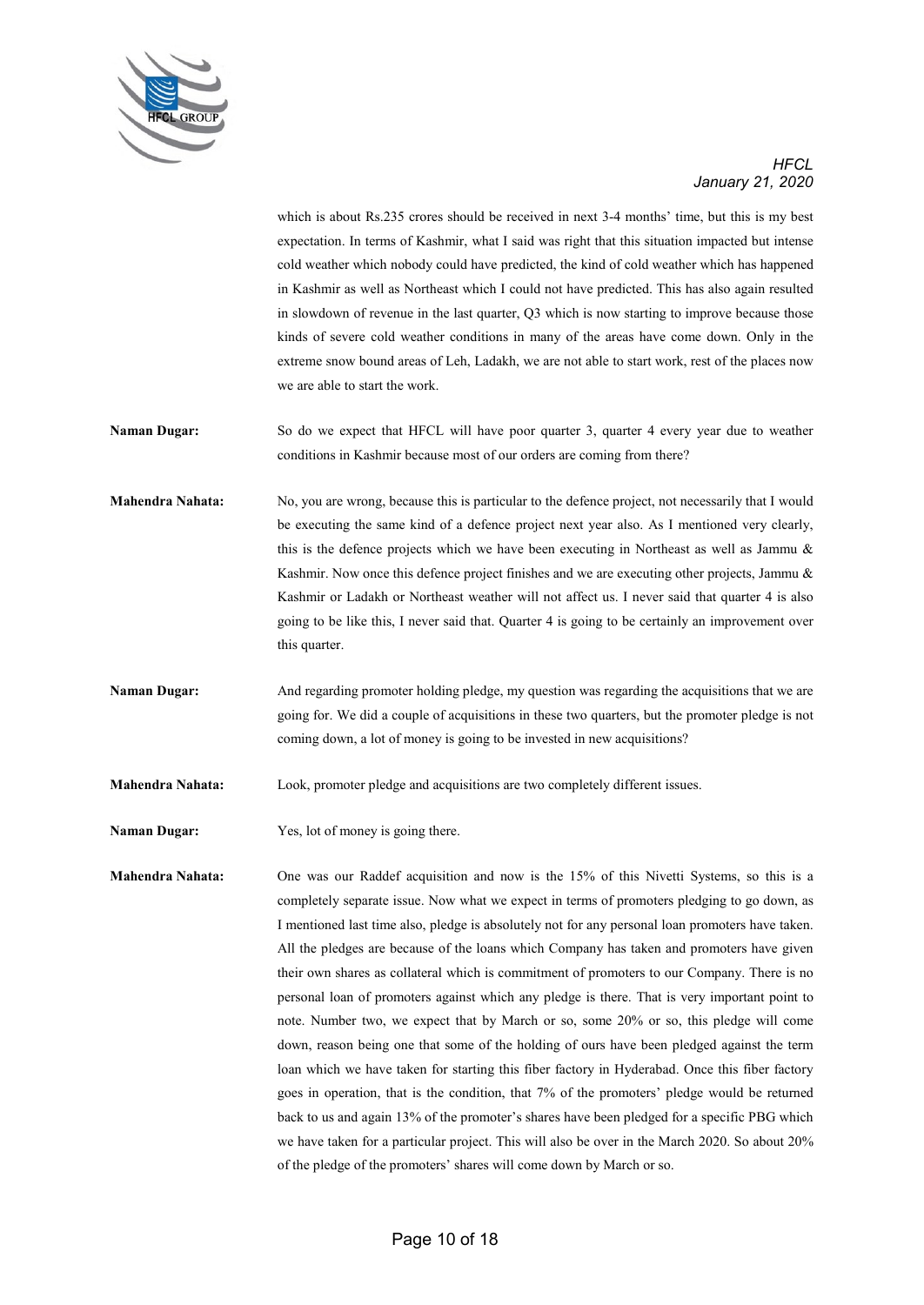

**Moderator:** Thank you. The next question is from the line of Sanjay Shah from Alphaline Wealth Advisors. Please go ahead.

**Sanjay Shah:** Sir, it is appreciable that in spite of this challenging scenario, we have been doing good on our margin count. Now sir, how do you see, can you elaborate your view on this fiber cable demand and pricing going ahead along with the optic fiber prices and how are we going to maintain or improve our margin as you said in your last comment?

- **Mahendra Nahata:** The fiber optic cable demand as I said has been low in the last 4 or so months, but it has started improving because of mainly due to start of BharatNet projects in number of areas where contracts had been awarded earlier but projects were not being rolled out for one or other reason. I will give you some example. Andhra Pradesh which had stopped in between, now it has started rolling out. Telangana, we have received advance purchase orders very recently of about Rs.200 crores and some Rs.40 crores or so from Larsen and Toubro, they have already received the LOI and they have already started giving us delivery schedules of this rollout which would again happen in the current quarter. Likewise, number of such projects have started being rolled out and with this, I believe that good demand of fiber optic cable coupled with more rollout of BharatNet projects under the PPP model as you already discussed will start flowing in from the current year. Then you have rollout happening against 5G spectrum is getting allotted in the next financial year beginning because that has already been announced by government. With the 5G rollout, what would happen is that more number of base stations will be constructed. As a result of that, more amount of fiber optic cables have to be rolled out because 5G is something which requires a lot of fiber optic cable. BharatNet, 5G, increased rollout on FTTH, all this would result in increased demand of fiber optic cable. From a midterm and long term basis, I foresee fiber optic cable demand will remain very good.
- **Sanjay Shah:** World over, there is an excess supply of optic fiber cable, that is what we have heard in prices are falling or it is remaining subdued, even of optic fiber, so how demand side we have got good demand in India as you rightly pointed out, so how do you see the pricing and how that margin will able to withhold the margin on that optic fiber cable?
- **Mahendra Nahata:** We have to look at India first. World over you are right, some places, particularly in China, demand has gone down, not gone down but it has not really gone up and people had increased capacity because of expectation of demand going up. That has not happened. Other parts of the world, demand has not gone down, it has remained static, so that overflow of capacity from China has resulted in this situation what you see worldwide in terms of excess capacity but I expect and in fact major Chinese players very recently, they also expect the Chinese demand will start increasing from the next financial year. So in that situation, China may become little bit better than what it is today but again coming to Indian point of view, there is an import duty of 10% on fiber optic cable, so that as much as we are insulated and at the same point of time, you must also appreciate our cost of fiber optic cable is not higher than any of the Chinese manufacture. We are able to compete very effectively. So on an overall basis, with the increase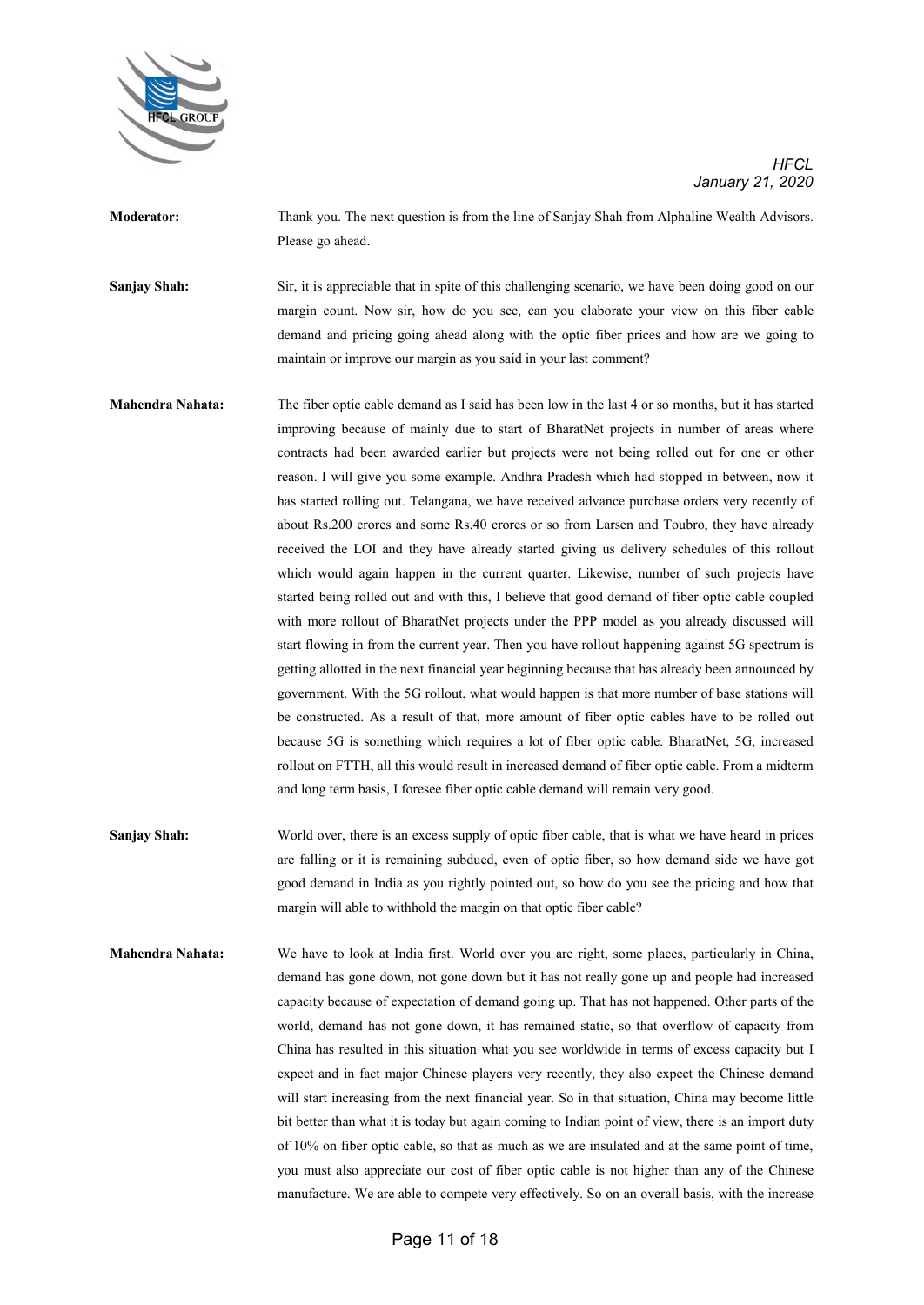

in demand of fiber optic cable which is being sourced locally by the private operators. Number two, BharatNet cable has to be locally sourced, I don't find that there is any reason to believe that this price pressure of because of lack of China demand would impact us all. In fact, we are receiving reasonable traction in export, if you remember in the last earning call I had said that we are putting more and more emphasis on exports of our fiber optic cable which has put good results. We have a few successes in the export market which would result in reasonably good size of orders which would give us better traction from the export market in the next financial year.

**Sanjay Shah:** Sir, it will be prudent for us to understand that we as HFCL will do an EBITDA margin of upward of what we are doing right now, current year again for next few years blended margin I am talking?

**Mahendra Nahata:** Blended margin, I expect at least we would not be falling below in the current margin which we have and EBITDA margin in my opinion should be around 12 to 14% in the next financial year also.

- **Moderator:** Thank you. The next question is from the line of Kavita Thomas from First Global. Please go ahead.
- **Kavita Thomas:** My question is pertaining to the performance of HTL. So sir actually if we subtract the consolidated numbers from the standalone numbers, we arrive at how HTL has performed in this particular quarter, so if I actually look at the number sir, revenues of HTL in this quarter was around Rs.41 crores, is that right?
- **Mahendra Nahata:** Yes, you are absolutely right Kavita and that has been because HTL does only fiber optic cable and related accessories business.

**Kavita Thomas:** Correct.

**Mahendra Nahata:** And because of that, as I said the demand of fiber optic cable has been low, some of the customers, particularly those who are buying for the South Indian states, had lower demand which has resulted in HTL having a lower revenue, so but again as I said, this quarter it has improved quite a lot and we expect that HTL would also have improved performance of fiber optic cable business which is the only business in the current quarter.

**Kavita Thomas:** And sir, one more thing is, what I observed is even on the EBITDA margin front, what we are seeing is, over the last two quarters, even though the revenues have been a little lower, the margins were maintained at around 20%, but in this particular quarter, the EBITDA margins have fallen?

**Mahendra Nahata:** From where did you get this 20% number?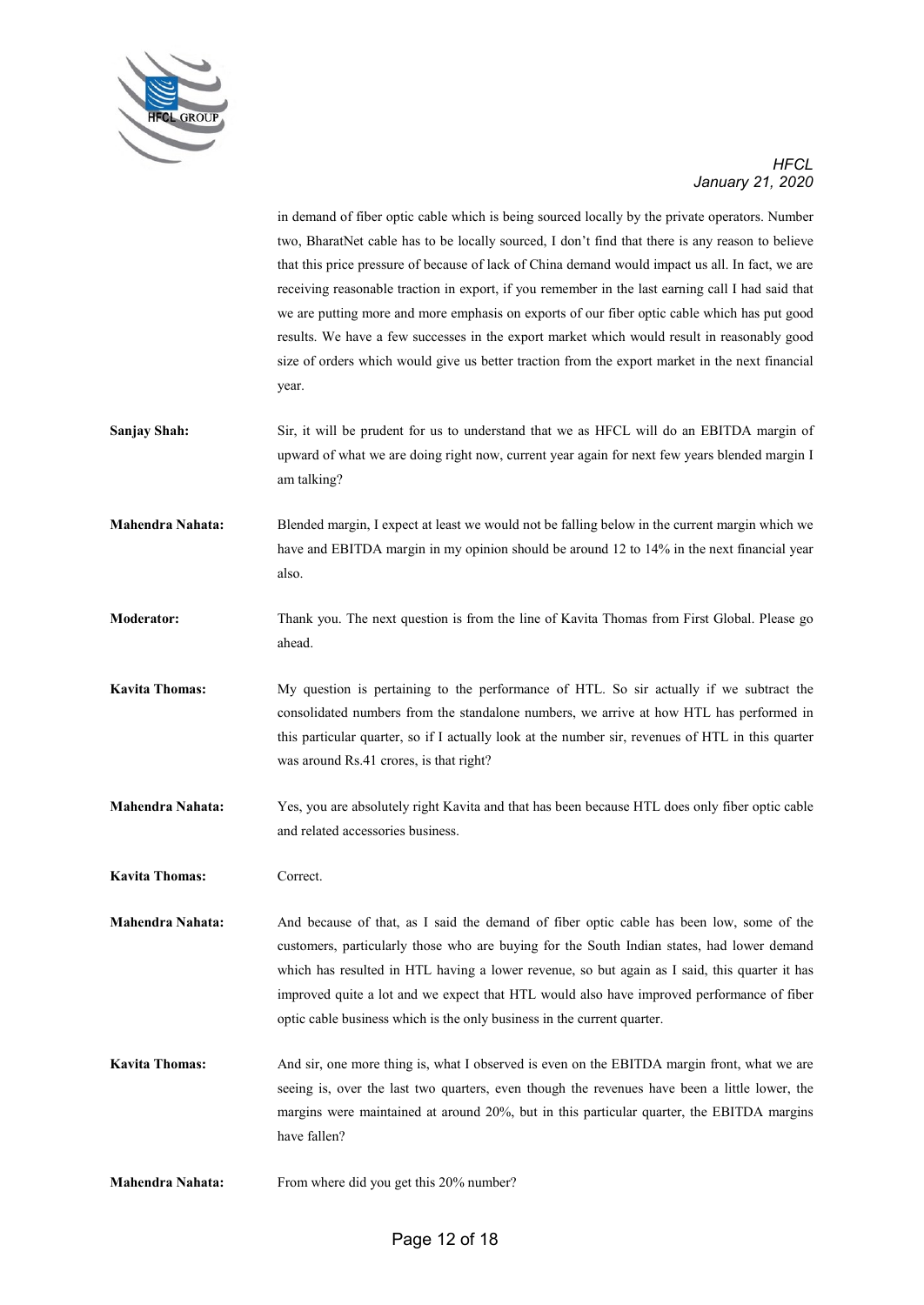

| <b>Kavita Thomas:</b>   | Sir, if I again do the same math of subtracting the consolidated from the standalone, the         |
|-------------------------|---------------------------------------------------------------------------------------------------|
|                         | EBITDA margin is around 20% third quarter, last year?                                             |
|                         |                                                                                                   |
| <b>Mahendra Nahata:</b> | You are talking of HTL alone?                                                                     |
|                         |                                                                                                   |
| <b>Kavita Thomas:</b>   | Yes, HTL alone.                                                                                   |
|                         |                                                                                                   |
| <b>Mahendra Nahata:</b> | Okay.                                                                                             |
|                         |                                                                                                   |
| <b>Kavita Thomas:</b>   | So as against that in this quarter, it is around 11.5-12%?                                        |
|                         |                                                                                                   |
| <b>Mahendra Nahata:</b> | Because as the turnover goes down so much, EBITDA margins also have to come down                  |
|                         | because the fixed costs do not decrease.                                                          |
| <b>Kavita Thomas:</b>   | Is there any other reason other than that sir?                                                    |
|                         |                                                                                                   |
| <b>Mahendra Nahata:</b> | No, not at all. It is basically the less turnover has resulted in this.                           |
|                         |                                                                                                   |
| <b>Moderator:</b>       | Thank you. The next question is from the line of Payal Lad from Progressive Shares. Please go     |
|                         | ahead.                                                                                            |
|                         |                                                                                                   |
| Payal Lad:              | Sir, I wanted to ask you a couple of questions, like if you just compare the interest cost in the |
|                         | current quarter as compared to your last year things, so there has been a decrease, so is it like |
|                         | fair enough to assume, has there been any repayment in terms of borrowings as well?               |
|                         |                                                                                                   |
| <b>Mahendra Nahata:</b> | You are talking the interest cost has decreased?                                                  |
|                         |                                                                                                   |
| Payal Lad:              | Yes, the finance cost.                                                                            |
|                         |                                                                                                   |
| Mahendra Nahata:        | You are talking Payal, current quarter?                                                           |
| Payal Lad:              | Yes sir.                                                                                          |
|                         |                                                                                                   |
| <b>Mahendra Nahata:</b> | Our CFO will answer this question.                                                                |
|                         |                                                                                                   |
| V. R. Jain:             | Last quarter, there were some enhancements of working capital limits, so bank charges one-        |
|                         | time processing fee and all that. So quarter-on-quarter there might be certain up and down in     |
|                         | interest cost and there may be a situation where we give lot of bank guarantees or we open LCs,   |
|                         | so some additional bank charges, etc., are levied, so that is how it has decreased and on the top |
|                         | of it, in September we also repaid some of term loans which was a bullet payment of around        |
|                         | Rs.33 crores, so that has also impacted our interest cost being low relatively.                   |
|                         |                                                                                                   |
| Payal Lad:              | If you could just help us with the numbers of the cash and the debt levels currently?             |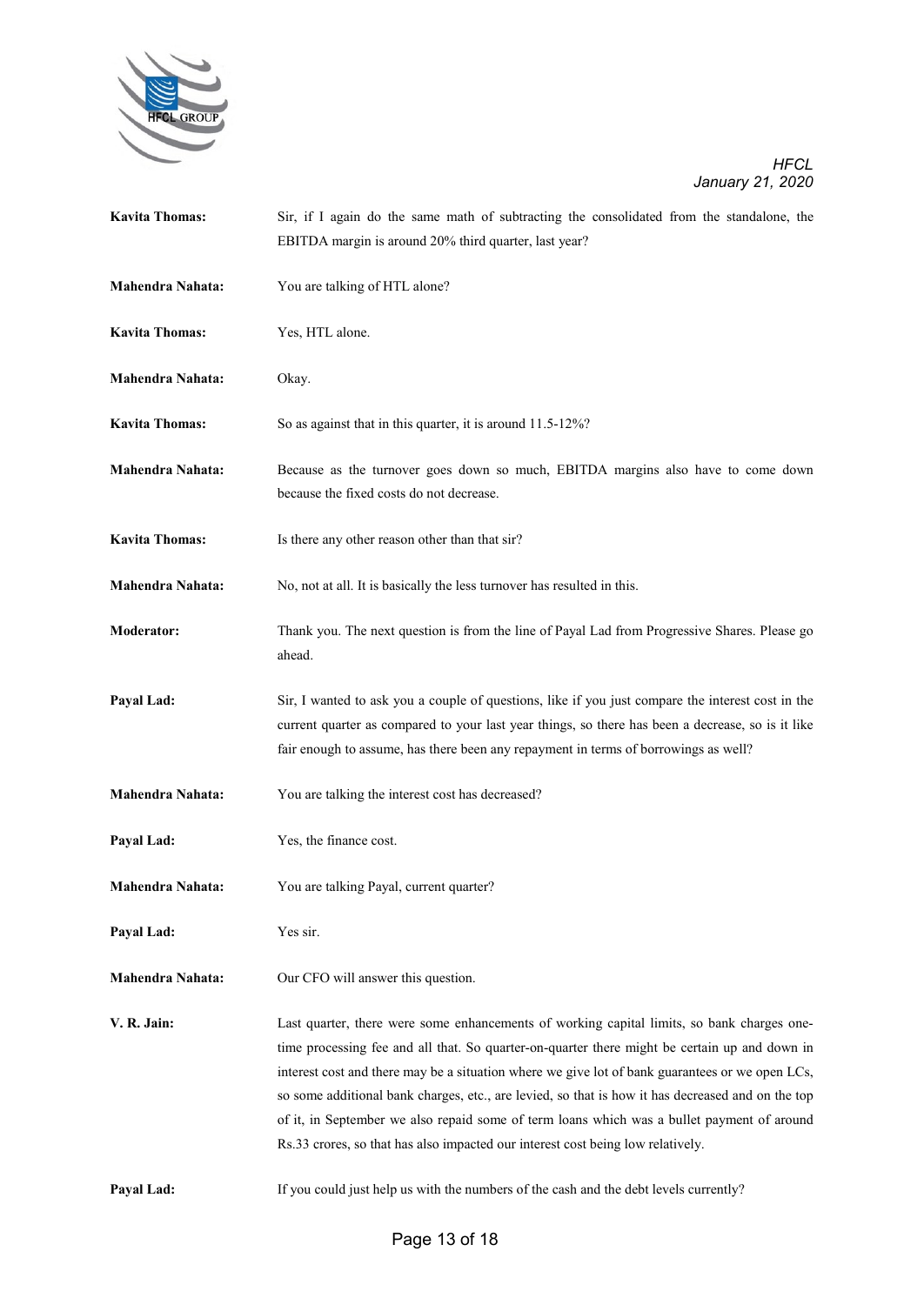

| <b>Mahendra Nahata:</b> | Cash and debt levels?                                                                                                                                                                                                                                                                                      |
|-------------------------|------------------------------------------------------------------------------------------------------------------------------------------------------------------------------------------------------------------------------------------------------------------------------------------------------------|
| Payal Lad:              | Yes.                                                                                                                                                                                                                                                                                                       |
| V. R. Jain:             | Debt at Consolidated level is around Rs.450 crores of working capital loans including private<br>borrowings and term loan is around Rs.230 crores.                                                                                                                                                         |
| <b>Mahendra Nahata:</b> | Rs.230 crores term loan also has loan of the fiber plant which we are putting up in Hyderabad.                                                                                                                                                                                                             |
| Payal Lad:              | And the cash balance?                                                                                                                                                                                                                                                                                      |
| V. R. Jain:             | Cash balance, there is no such cash balance except for our day to day requirements. We have<br>lot of bank margin in the form of FDs.                                                                                                                                                                      |
| <b>Mahendra Nahata:</b> | We have working capital loans, how can we have cash balance?                                                                                                                                                                                                                                               |
| V. R. Jain:             | Cash balance is maintained as per the day to day requirements and we have fixed deposit in the<br>form of margins which is around Rs.200 crores or so.                                                                                                                                                     |
| <b>Mahendra Nahata:</b> | If you count fixed deposit as cash balance, then Payal, it would be about Rs.200 crores.                                                                                                                                                                                                                   |
| Payal Lad:              | And sir, one last question, if you could just help us with the order breakup of Rs.8600 odd<br>crores in terms of your different line segments?                                                                                                                                                            |
| <b>Mahendra Nahata:</b> | Order breakup I will give you. In terms of percentage, 50% would be from defence business,<br>optical fiber manufacturing and turnkey all included, optical fiber would be about 10% or so,<br>then turnkey businesses would be about 30% or so, rest would be miscellaneous.                              |
| <b>Moderator:</b>       | Thank you. The next question is from the line of S. Kapoor, a Shareholder. Please go ahead.                                                                                                                                                                                                                |
| S. Kapoor:              | Sir, I was looking at the employee cost that has gone up for the 9 months from around Rs.126<br>crores to Rs.144 crores. So as a percentage of sales, what should we be looking at the employee<br>cost rate sir?                                                                                          |
| <b>Mahendra Nahata:</b> | Because every year some increments also take place and also because of this optic fiber plant<br>we are putting up, new people coming, ESOPs have been given, that has also resulted in this<br>increase in the employee cost. So all put together, there is marginal increase in employee cost<br>itself. |
| S. Kapoor:              | And sir, what is the update on the warrant conversion sir, how much has been taken by the<br>Company and how much is due and what is the timeline?                                                                                                                                                         |
| <b>Mahendra Nahata:</b> | All converted, all fully converted.                                                                                                                                                                                                                                                                        |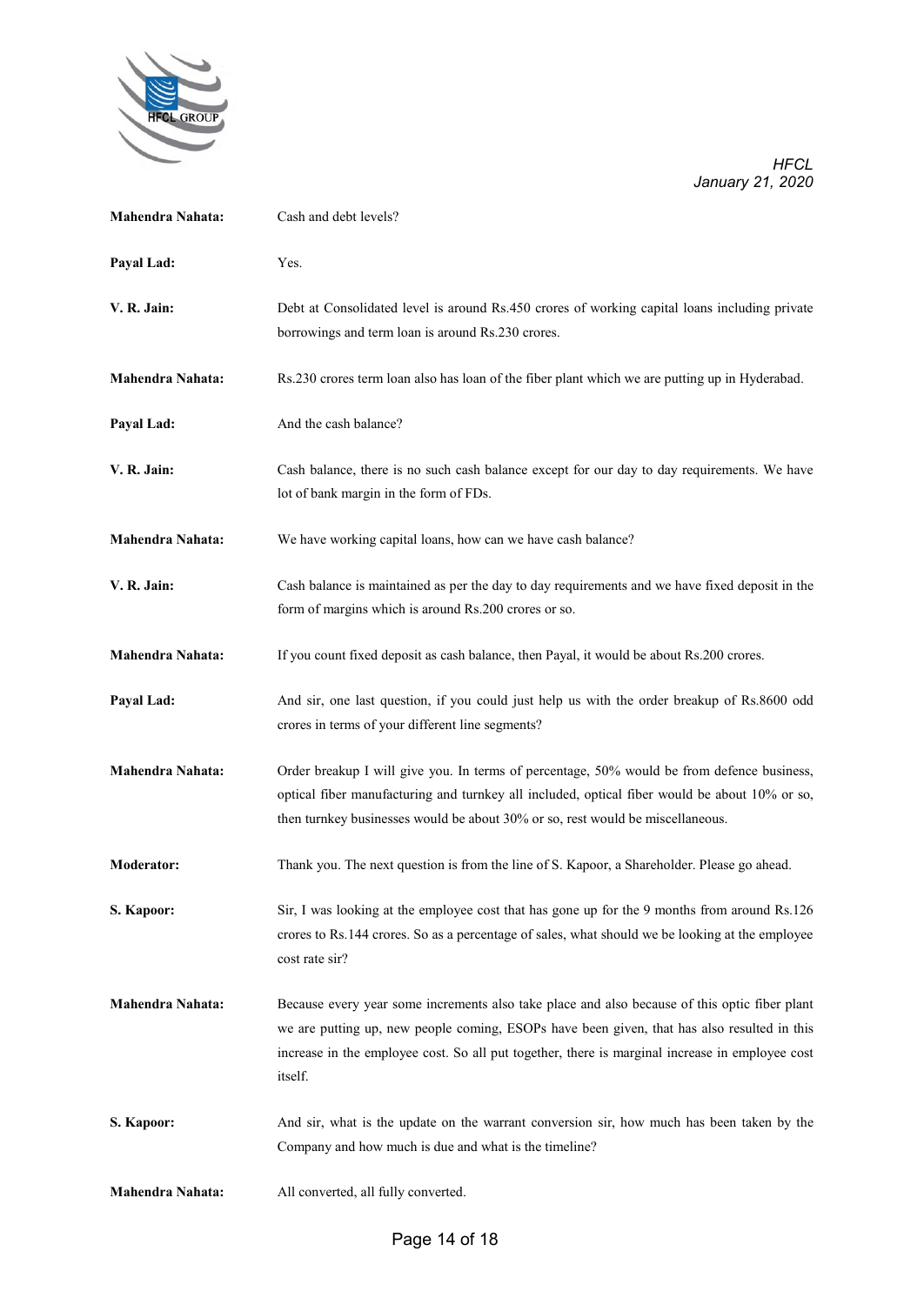

| S. Kapoor:              | And now they are only in the lock-in both for the promoter and the non-promoter?                                                                                                                                                                                                                                                                                                                                                                                                                                                                                                                                                                                                                                                                                                                                                                                             |
|-------------------------|------------------------------------------------------------------------------------------------------------------------------------------------------------------------------------------------------------------------------------------------------------------------------------------------------------------------------------------------------------------------------------------------------------------------------------------------------------------------------------------------------------------------------------------------------------------------------------------------------------------------------------------------------------------------------------------------------------------------------------------------------------------------------------------------------------------------------------------------------------------------------|
| <b>Mahendra Nahata:</b> | Yes, it is in lock-in of course.                                                                                                                                                                                                                                                                                                                                                                                                                                                                                                                                                                                                                                                                                                                                                                                                                                             |
| S. Kapoor:              | It is in the lock-in period but we have received the full money?                                                                                                                                                                                                                                                                                                                                                                                                                                                                                                                                                                                                                                                                                                                                                                                                             |
| Mahendra Nahata:        | Yes, of course.                                                                                                                                                                                                                                                                                                                                                                                                                                                                                                                                                                                                                                                                                                                                                                                                                                                              |
| S. Kapoor:              | From bigger deal. Sir, today, you and your peer comparison, we have Sterlite Technology and<br>due to the market forces both are trading at the same PE ratios, but the contrasting part which<br>we investors find is that no mutual fund has invested even a single share in HFCL whereas in<br>your peers there is a large chunk being hold by the mutual fund, so where is the lacking that<br>mutual funds are not buying this story of the same business, both the companies doing the same<br>business, so where are we lacking that mutual funds are not participating in the growth stories<br>and what efforts are you taking? You are taking up, definitely there is lot of work for us by<br>holding conference call and participating also, but where is this gap sir and what should be<br>done that mutual fund should also participate in your growth story? |
| <b>Mahendra Nahata:</b> | Why they are buying or not buying, can't say. Our job is to tell what we are doing and we are<br>absolutely able to say that we are doing, what we tell that we would do and we are absolutely<br>stuck by our forecast and all that I have given. Now why they are not buying, well, for me it is<br>difficult to say.                                                                                                                                                                                                                                                                                                                                                                                                                                                                                                                                                      |
| S. Kapoor:              | Sir, one point is there. Sir, we don't have a dividend distribution policy. Sir, now you have<br>spoken high about we posting the PBT of last year even in 9 months, but can the Company<br>come up with quantified dividend distribution policy in the coming quarters such that we can<br>get an idea of what would be the payout in terms of the dividend distribution?                                                                                                                                                                                                                                                                                                                                                                                                                                                                                                   |
| <b>Mahendra Nahata:</b> | Look at the last two years, we have been paying dividends, in fact we have increased from year<br>to year. What it would be in the next year is the board to decide. Right now, it would not be<br>possible for me to comment on that.                                                                                                                                                                                                                                                                                                                                                                                                                                                                                                                                                                                                                                       |
| S. Kapoor:              | And sir, coming to the current capacity in the OFC business, what is our current expanded<br>capacity and the utilization levels?                                                                                                                                                                                                                                                                                                                                                                                                                                                                                                                                                                                                                                                                                                                                            |
| <b>Mahendra Nahata:</b> | Current year, we have been able to have utilization of about 50% or so of the capacity but the<br>capacity throughout the year has not remained same. There have been two increments in the<br>capacity. Currently, now, at present, today, the capacity for HFCL and HTL put together, it is<br>18.5 million fiber kilometers.                                                                                                                                                                                                                                                                                                                                                                                                                                                                                                                                              |
| S. Kapoor:              | And our utilization levels are currently?                                                                                                                                                                                                                                                                                                                                                                                                                                                                                                                                                                                                                                                                                                                                                                                                                                    |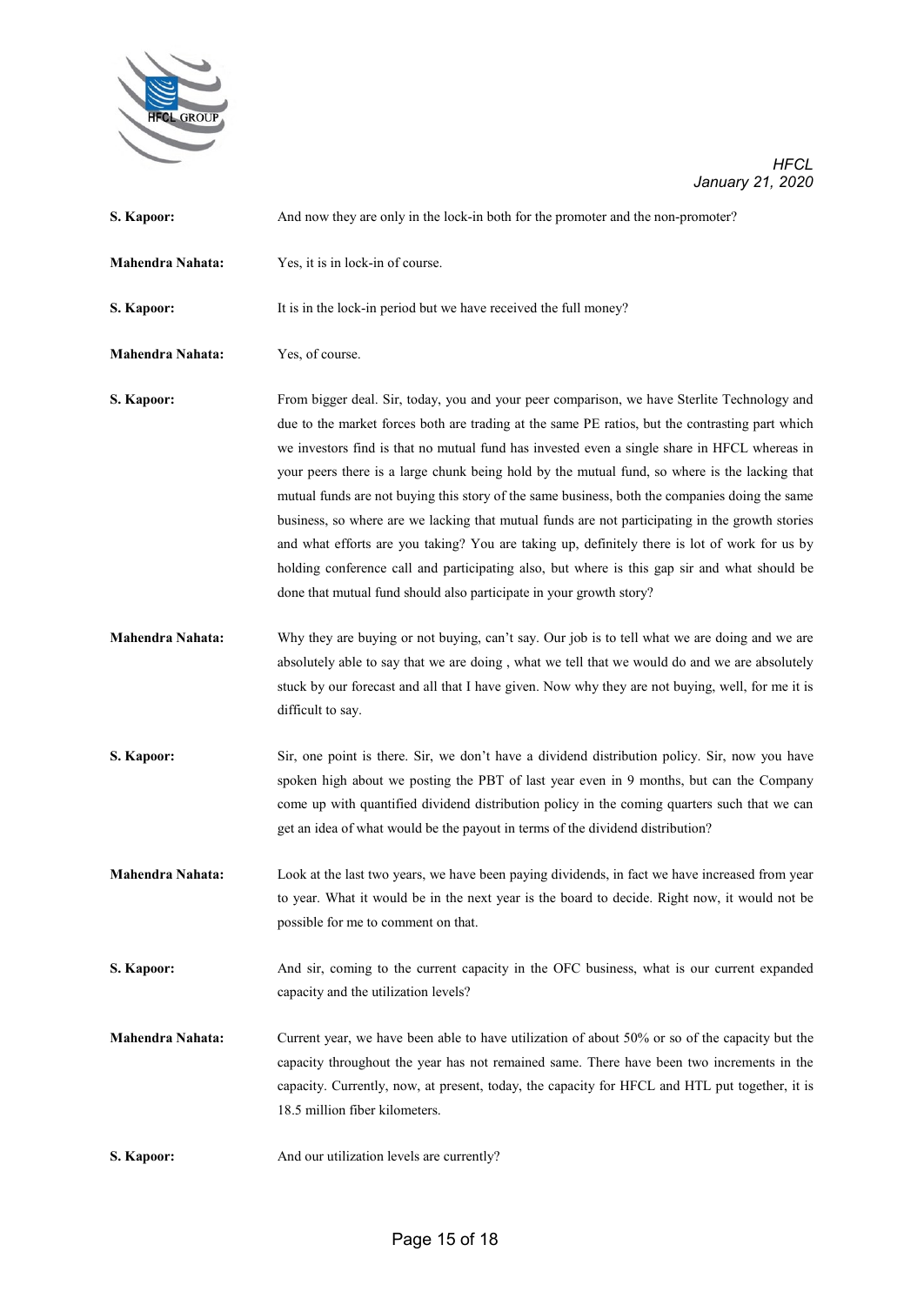

| <b>Mahendra Nahata:</b> | As I said, the current year has been about 50 to 60% depending upon the demand but the next<br>year onwards, I believe it would be significantly improved because of the improved order<br>situation and demand from the customers.                                                                                              |
|-------------------------|----------------------------------------------------------------------------------------------------------------------------------------------------------------------------------------------------------------------------------------------------------------------------------------------------------------------------------|
| S. Kapoor:              | And sir, last point about the commission part sir, what percentage of profit are paid to the<br>KMPs as commission sir, that is I think so quantified?                                                                                                                                                                           |
| <b>Mahendra Nahata:</b> | Which KMPs?                                                                                                                                                                                                                                                                                                                      |
| S. Kapoor:              | Including you, Mr. Jain and other KMPs, the percentage of net profit being paid as in the<br>remuneration part, what percentage do you receive?                                                                                                                                                                                  |
| V. R. Jain:             | Mr. Kapoor, no commission has been paid to the CFO and the Company Secretary.                                                                                                                                                                                                                                                    |
| S. Kapoor:              | No, not Company Secretary, I am talking about the MD, Mr. Nahata?                                                                                                                                                                                                                                                                |
| V. R. Jain:             | MD, we have paid Rs.2 crores of remuneration based on net profits of the Company. That is<br>only Rs.2 crores.                                                                                                                                                                                                                   |
| S. Kapoor:              | That is ad hoc or any percentage is there sir?                                                                                                                                                                                                                                                                                   |
| V. R. Jain:             | It is based on the FY19 performance.                                                                                                                                                                                                                                                                                             |
| S. Kapoor:              | That is what I am asking. Is it ad hoc one or any percentage is given, 0.25, 0.3, something like<br>that. How do you arrive to the figure of 2 crores?                                                                                                                                                                           |
| Mahendra Nahata:        | It is on ad hoc basis.                                                                                                                                                                                                                                                                                                           |
| S. Kapoor:              | And this will continue on an ad hoc basis only?                                                                                                                                                                                                                                                                                  |
| V. R. Jain:             | Board has decided Mr. Saket to give Rs. 2 crores considering the performance in the last FY<br>18-19 and the total remuneration including remuneration based on net profits cannot exceed the<br>overall ceiling of the remuneration i.e. 5% of net profits of the Company, permissible under the<br>Companies Act, 2013.        |
| <b>Moderator:</b>       | Thank you. The next question is from the line of Naman Dugar from BNP Paribas. Please go<br>ahead.                                                                                                                                                                                                                               |
| <b>Naman Dugar:</b>     | Sorry, I have just missed a question. After my first question, I went and googled weather<br>conditions in Kashmir and Northern part of India and it seems to come across that January the<br>first 20 days was as bad or even worse than the December period, so has the work been affected<br>really bad this January as well? |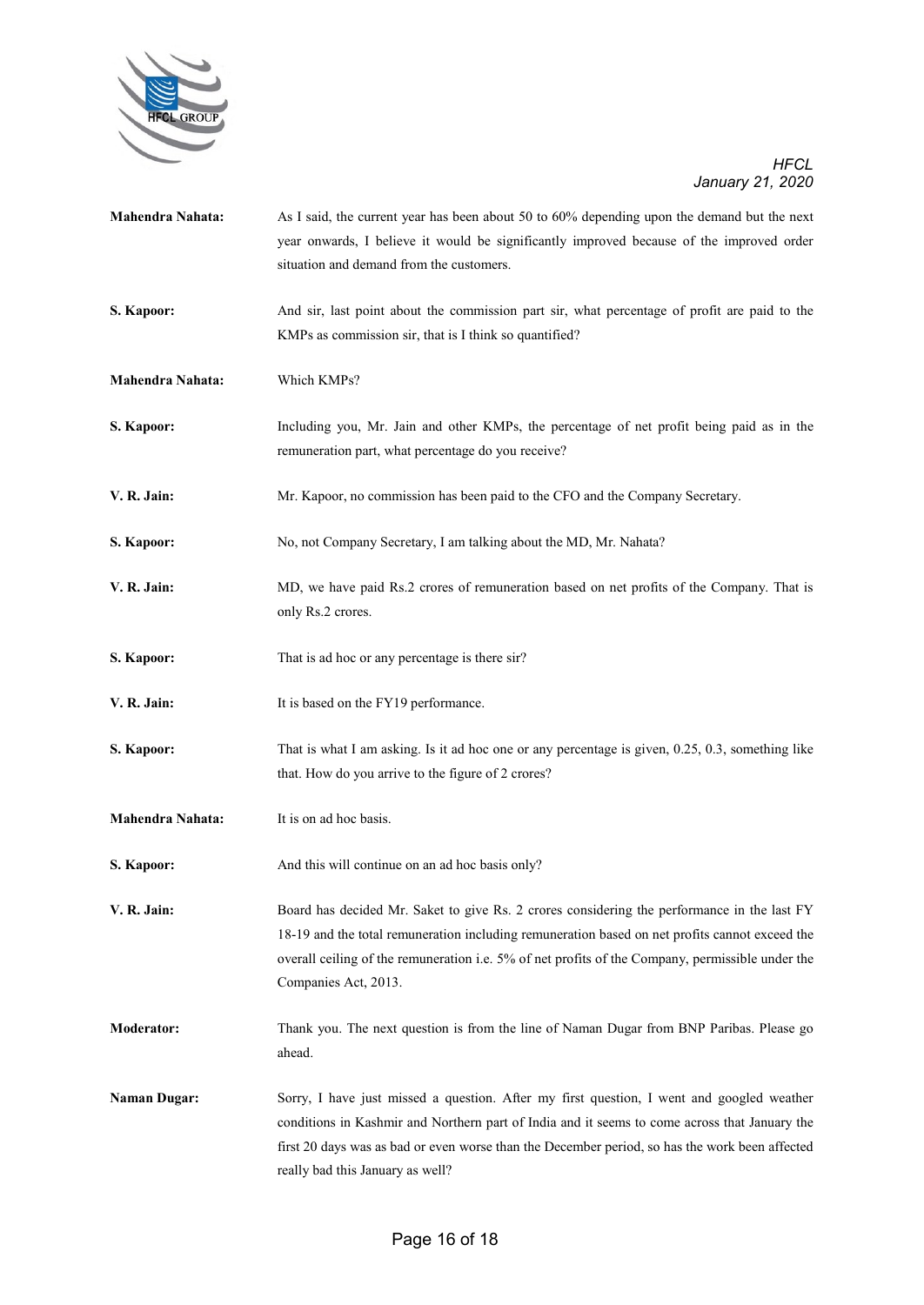

- **Mahendra Nahata:** Yes, as I said in little while ago that now the weather has started improving and work would start in a much better speed except in the snow bound areas which I don't expect to start before May. At the lower regions of Jammu and Kashmir and the Northeast also, work would now start happening by the end of the current month.
- **Naman Dugar:** So, one month of the quarter, one third of the time will be affected, so that may result in dismal revenues this quarter as well?
- **Mahendra Nahata:** I don't think you are right in saying that. Out of three months, some 20 days have gone bad doesn't mean that this quarter's revenue would be bad.
- **Moderator:** Thank you. The next question is a follow-up from the line of Saket Kapoor from Kapoor & Company. Please go ahead.
- **Saket Kapoor:** Sir, on the promoters' holding also, what should be the ballparks that you are looking, say for 5 years from now? Our promoters' holding is at around, I think 38-39% today, so?
- **Mahendra Nahata:** I can't answer Mr. Kapoor that how much would we increase in promoters' holding. Right now, it is 38%.
- Saket Kapoor: You are comfortable with 38% that is what my understanding was?
- **Mahendra Nahata:** I am comfortable, absolutely.
- **Saket Kapoor:** You are comfortable with 38% promoters' holding?
- **Mahendra Nahata:** Yes.
- **Saket Kapoor:** I think things are answered and we are hoping for a better quarter 4 both on the topline and bottom-line. Thank you.
- **Moderator:** Thank you. As there are no further questions from the participants, I would like to hand the conference over to Mr. Mahendra Nahata for closing comments.
- **Mahendra Nahata:** Thank you gentlemen to all of you for paying attention and being in this conference call and we certainly as I said, first 9 months of this year had been better than the last year's 9 months and we expect to keep on delivering the same performance for the whole year. Quarter 3 was little below the mark because of various reasons I explained to you. Quarter 4, we expect is going to be coming to the normalcy because things have started turning on a positive side whether you talk of weather conditions, whether we talk of situation in Jammu & Kashmir, where we talk of orders in terms of deliverable orders in the current quarter, so we expect to be out from this little bit subdued performance in the quarter 3 and the quarter 4 and order book remains good. R&D efforts are on which would give a better improved margin to the Company. In near future,